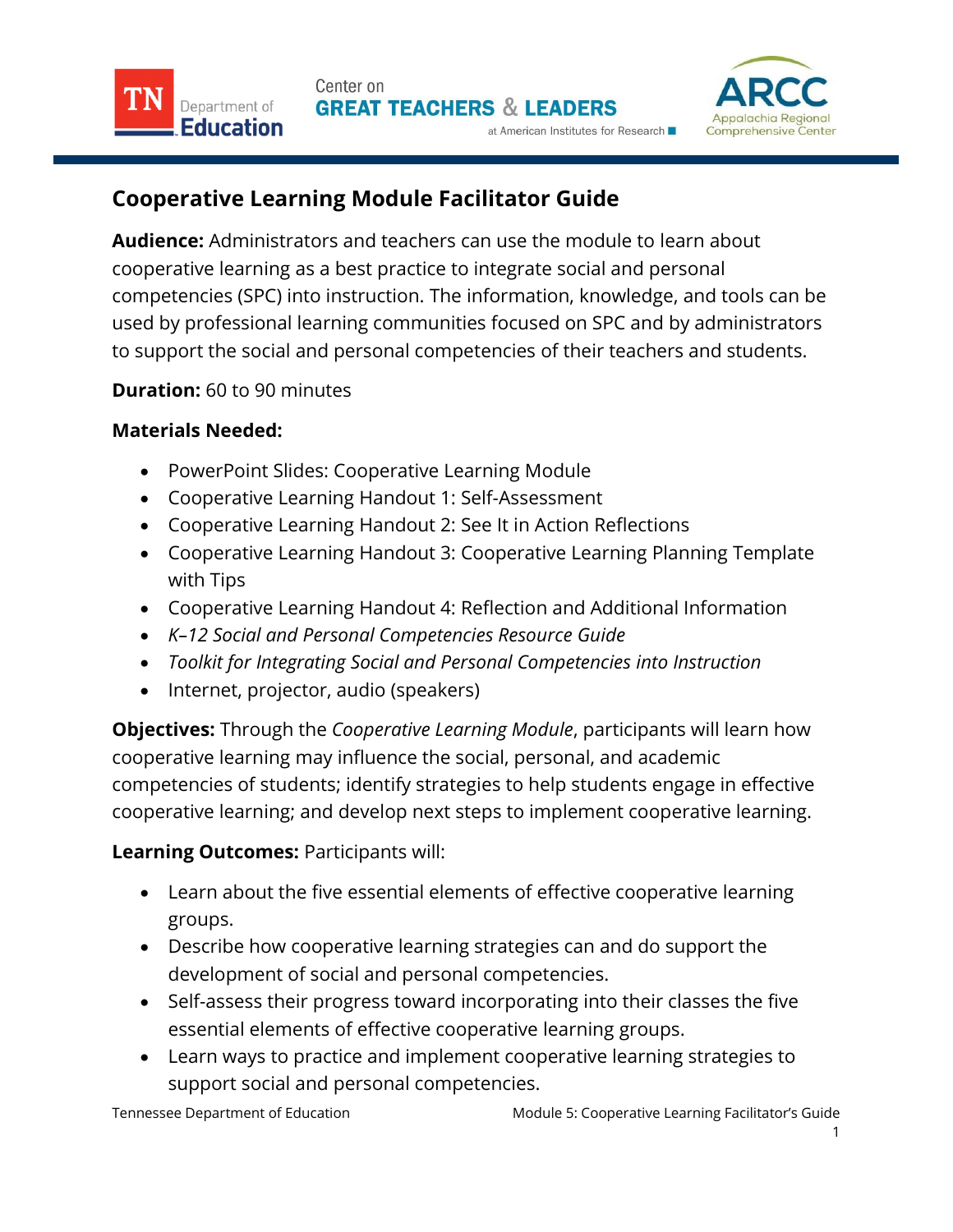Reflect on and plan a lesson that incorporates cooperative learning strategies to promote the development of social and personal competencies.

**Assessment and Evaluation:** Participants will self-assess and self-reflect on how well they have implemented cooperative learning and its impact on students. In addition, the module includes a link at its conclusion to obtain participants' feedback.

**How to Use This Guide:** Below you will find a script of the content for each PowerPoint slide. In addition, we include optional activities, videos, and guiding questions that you may want to incorporate to make the professional learning more interactive if the online module is conducted in a professional learning community (PLC).

**Audio Option**: There are two options to disseminate the PowerPoint. You can use the PowerPoint found on YouTube that provides audio, in which a narrator takes you through the presentation. Conversely, you can use the PLC version, in which the script for the narration can be found below. The PLC version also allows for a narration to play if preferred.

| <b>Materials</b>  | Content                                                                                                                                                                                                                                                                                                                                                                                                                | <b>Time</b>    |
|-------------------|------------------------------------------------------------------------------------------------------------------------------------------------------------------------------------------------------------------------------------------------------------------------------------------------------------------------------------------------------------------------------------------------------------------------|----------------|
| Slide 1           | <b>Introduction</b>                                                                                                                                                                                                                                                                                                                                                                                                    | 1 minute       |
|                   | Think of a time when you have used small groups or                                                                                                                                                                                                                                                                                                                                                                     |                |
|                   | learning groups in your class. What were your<br>experiences? How did students react? Did you find that<br>students had no interest in working together or that<br>problems arose as students attempted to work<br>together?                                                                                                                                                                                           |                |
|                   | This module gives you background information on<br>cooperative learning: its definition, its benefits for<br>students, key elements, examples of Tennessee classes<br>that use cooperative learning, and guidance and<br>information for next steps. In addition, it will help you<br>think about the social and personal competencies that<br>students need to engage successfully in cooperative<br>learning groups. |                |
| <b>Optional</b>   | As a group, you may want to have participants discuss the                                                                                                                                                                                                                                                                                                                                                              | $\overline{2}$ |
| <b>Discussion</b> | questions in the introductory slide with one another.                                                                                                                                                                                                                                                                                                                                                                  | minutes        |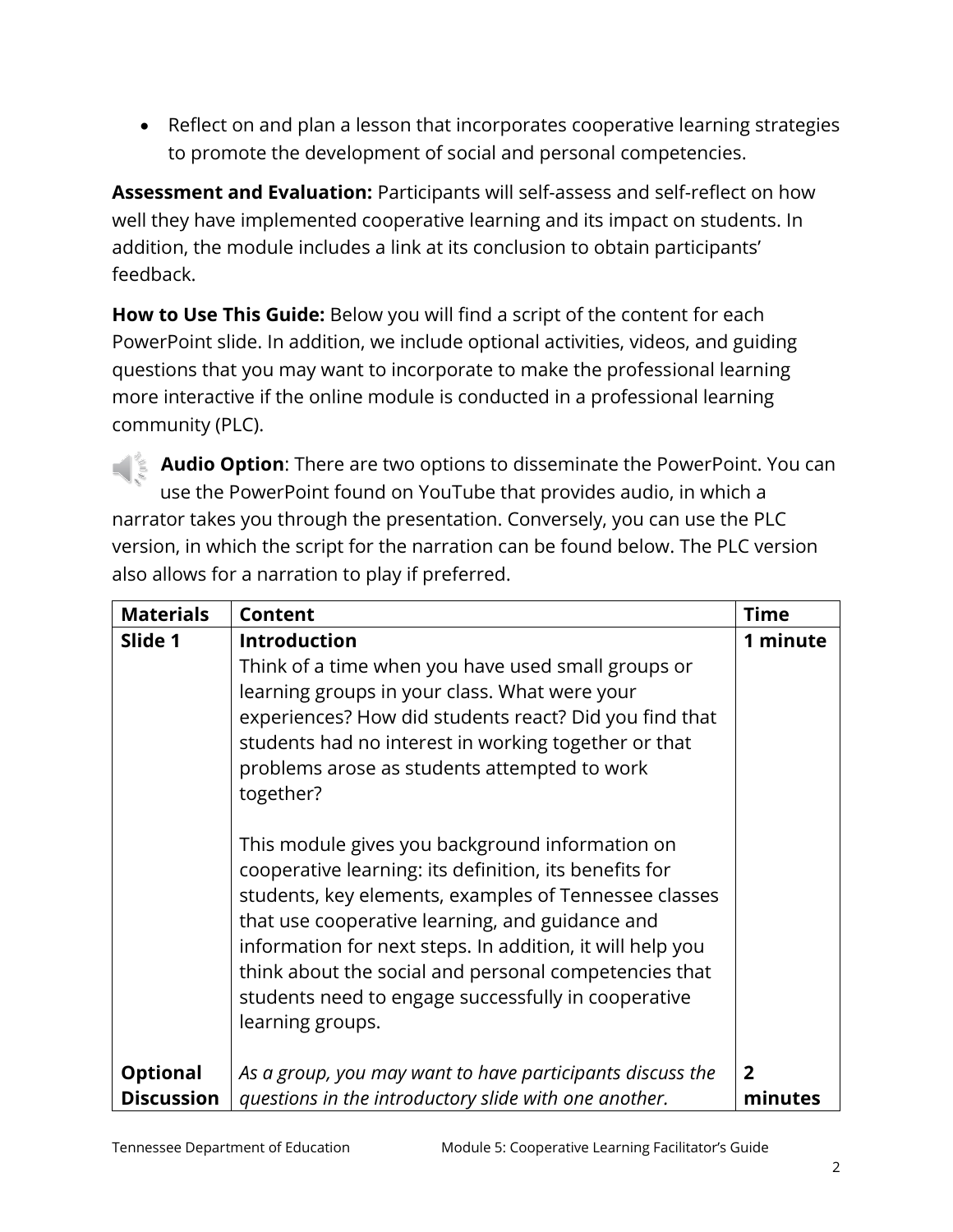| Slide 2 | <b>Importance of Cooperative Learning</b>                                                                         | $\overline{2}$ |
|---------|-------------------------------------------------------------------------------------------------------------------|----------------|
|         | When students work together, they are more likely to                                                              | minutes        |
|         | form more meaningful and caring relationships with                                                                |                |
|         | one another. However, students do not necessarily                                                                 |                |
|         | report that they are engaging in cooperating activities                                                           |                |
|         | or have opportunities to form respectful relationships                                                            |                |
|         | with their peers. In a survey administered to almost                                                              |                |
|         | 90,000 Tennessee middle and high school students in                                                               |                |
|         | 2013-14, only about half of those who responded                                                                   |                |
|         | agreed or strongly agreed that they had an opportunity                                                            |                |
|         | to cooperate with one another on schoolwork. About                                                                |                |
|         | half agreed or strongly agreed that students in their<br>school were easy to get to know. In addition, only about |                |
|         | 30 percent agreed or strongly agreed that students                                                                |                |
|         | respected each other's differences.                                                                               |                |
|         |                                                                                                                   |                |
|         | A student focus group confirmed the importance of                                                                 |                |
|         | creating opportunities for students to collaborate and                                                            |                |
|         | get to know each other. According to a Tennessee 2016                                                             |                |
|         | Student Advisory Council Focus Group Report,                                                                      |                |
|         | "students say that assignments that incorporate hands-                                                            |                |
|         | on work, collaborative learning activities, real-world                                                            |                |
|         | content, and active classroom discussions are the most                                                            |                |
|         | interesting and engaging."                                                                                        |                |
|         | As teachers, the ways we group students and have                                                                  |                |
|         | them work together dramatically affect their social and                                                           |                |
|         | personal competencies. So, what can you do about it?                                                              |                |
|         | How can you help students learn to cooperate                                                                      |                |
|         | effectively?                                                                                                      |                |
|         | This module will provide you with strategies to consider                                                          |                |
|         | for implementing cooperative learning effectively.                                                                |                |
| Slide 3 | <b>Ten Teaching Practices: Cooperative Learning</b>                                                               | 1 minute       |
|         | Cooperative learning is a student-centered, teacher-                                                              |                |
|         | facilitated instructional practice that gives responsibility                                                      |                |
|         | to a small group of students for their individual learning                                                        |                |
|         | and the learning of all group members.                                                                            |                |
|         |                                                                                                                   |                |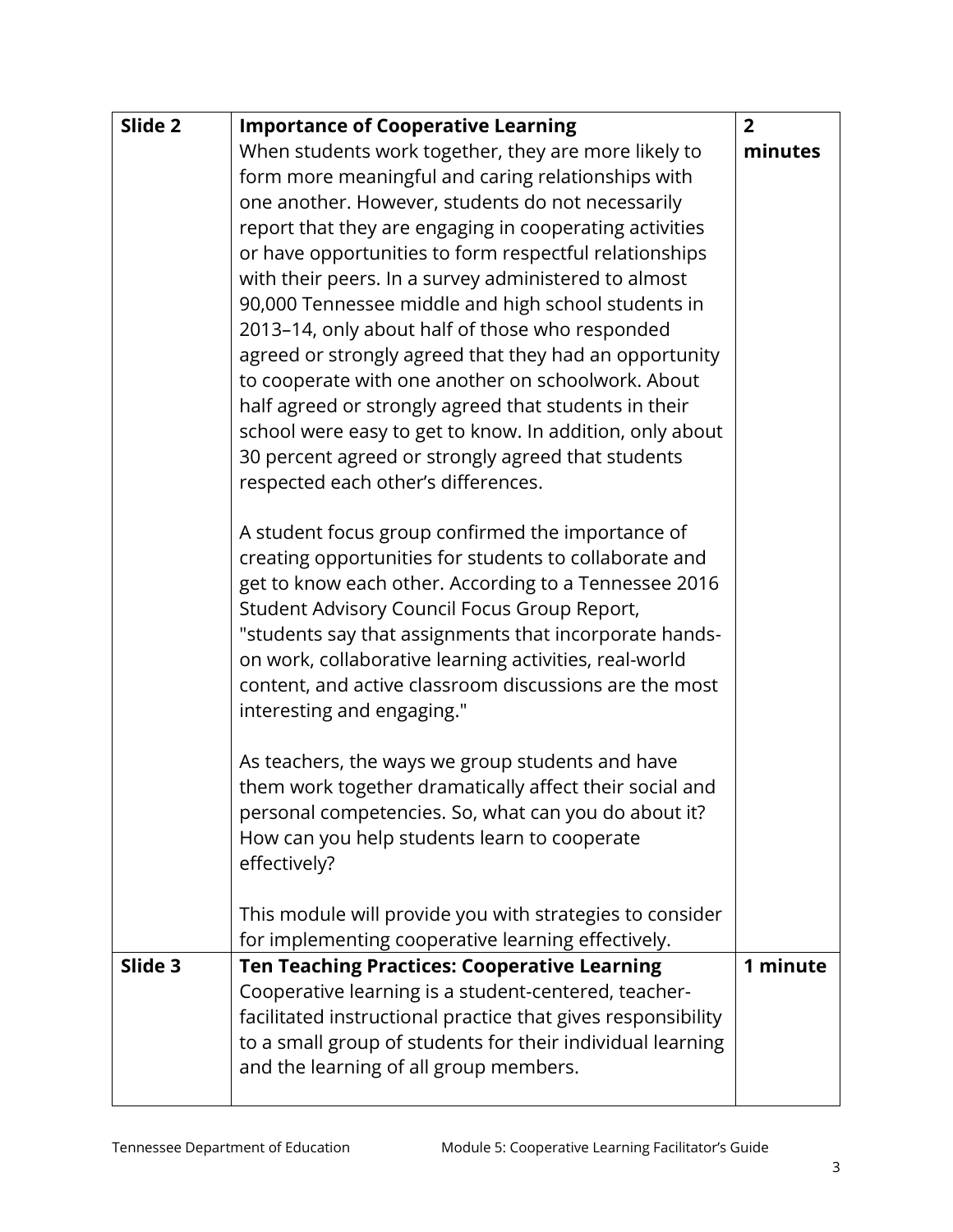|         | To engage in cooperative learning tasks effectively,                                                          |                |
|---------|---------------------------------------------------------------------------------------------------------------|----------------|
|         | students use a variety of social and personal                                                                 |                |
|         | competencies, such as regulating engagement in the                                                            |                |
|         | task, perspective taking, leadership, and collaboration<br>skills. When teachers are implementing cooperative |                |
|         | learning strategies effectively in the classroom, they are                                                    |                |
|         | creating opportunities for students to develop and                                                            |                |
|         | apply a variety of social and personal competencies.                                                          |                |
|         | Cooperative Learning is the fifth learning module in the                                                      |                |
|         | Social and Personal Competencies Modules series of 10                                                         |                |
|         | modules.                                                                                                      |                |
|         |                                                                                                               |                |
|         | If you have not already, you can review the Introduction                                                      |                |
|         | to Social and Personal Competencies module to learn                                                           |                |
|         | more about the goal and purposes of this series.                                                              |                |
|         |                                                                                                               |                |
|         | We developed each module to address one of the 10                                                             |                |
|         | teaching practices that promote social and personal                                                           |                |
|         | competencies, as described in the Tennessee Toolkit                                                           |                |
|         | titled Incorporating Social and Personal Competencies into                                                    |                |
|         | Classroom Instruction and Educator Effectiveness: A Toolkit                                                   |                |
|         | for Tennessee Teachers and Administrators.                                                                    |                |
| Slide 4 | <b>Introduction to Cooperative Learning</b>                                                                   | $\overline{2}$ |
|         | Cooperative learning is more than informally assigning                                                        | minutes        |
|         | students to a small group and asking them to learn                                                            |                |
|         | together. Cooperative learning differs from standard                                                          |                |
|         | small group work. In cooperative learning, students                                                           |                |
|         | must learn how to work together to share resources,                                                           |                |
|         | assume complementary roles, and learn to interact<br>effectively to reach group goals. The teacher holds      |                |
|         | students accountable both individually and as a group.                                                        |                |
|         | Students are also given an opportunity to reflect on                                                          |                |
|         | how their group interacted to reach the group goal.                                                           |                |
|         |                                                                                                               |                |
|         | To implement cooperative learning effectively, teachers                                                       |                |
|         | must carefully plan and facilitate during the group                                                           |                |
|         | instructional activities. In this module, you will learn                                                      |                |
|         | how to implement cooperative learning and what                                                                |                |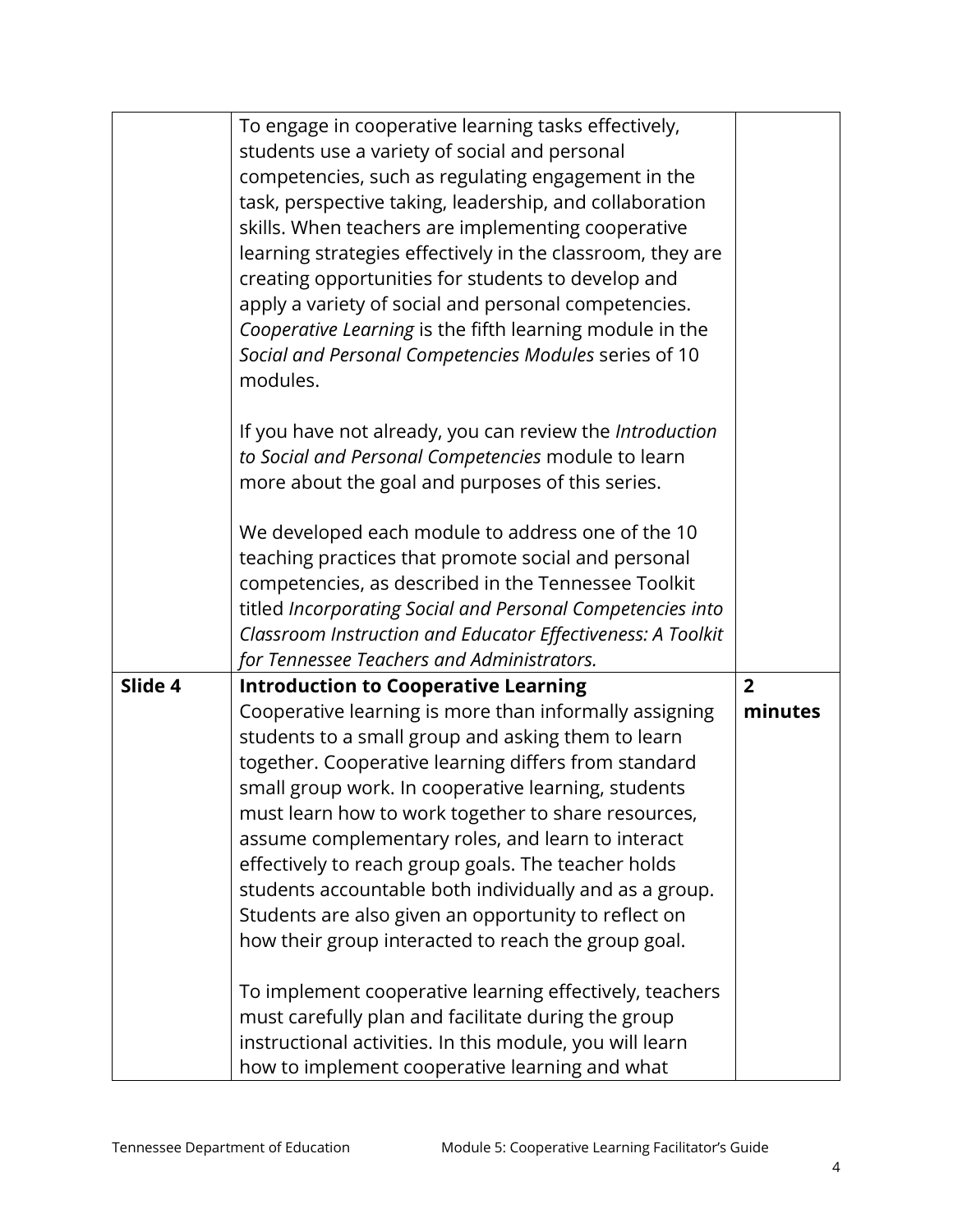|                                      | differentiates cooperative learning groups from           |                |
|--------------------------------------|-----------------------------------------------------------|----------------|
|                                      | standard small groups.                                    |                |
|                                      |                                                           |                |
|                                      | If you have not already downloaded the handouts for       |                |
|                                      | this module, now is a good time to do so. You will be     |                |
|                                      | directed when to refer to each of them.                   |                |
| Slide 5                              | <b>Objectives for This Module</b>                         | $\overline{2}$ |
|                                      | Through this module, you will learn how cooperative       | minutes        |
|                                      | learning influences the acquisition of social, personal,  |                |
|                                      | and academic competencies by students. You will learn     |                |
|                                      | about the benefits for students.                          |                |
|                                      |                                                           |                |
|                                      | You will identify the five essential elements of          |                |
|                                      | cooperative learning to ensure that students engage in    |                |
|                                      | effective cooperative learning groups. You will see       |                |
|                                      | examples of cooperative learning from Tennessee           |                |
|                                      | classes.                                                  |                |
|                                      |                                                           |                |
|                                      | At the completion of this module, you will be able to     |                |
|                                      | reflect on what you have learned and plan a lesson        |                |
|                                      | using cooperative learning. You will finish up by         |                |
|                                      |                                                           |                |
|                                      | developing next steps for implementing cooperative        |                |
|                                      | learning.                                                 |                |
|                                      |                                                           | $\overline{2}$ |
| <b>Optional</b><br><b>Discussion</b> | Think about your experiences with cooperative learning as |                |
|                                      | either a participant or a teacher. What were your         | minutes        |
|                                      | experiences when it worked well? When it did not work     |                |
|                                      | well? As a group, share your experiences.                 |                |
| Slide 6                              | <b>Benefits for Students</b>                              | $\overline{2}$ |
|                                      | When you use cooperative learning in your class, not      | minutes        |
|                                      | only will you create a more positive and respectful       |                |
|                                      | learning environment, but your students will develop      |                |
|                                      | competencies that help them be successful in school       |                |
|                                      | and life.                                                 |                |
|                                      |                                                           |                |
|                                      | A great deal of research has been conducted comparing     |                |
|                                      | cooperative learning to other types of instructional      |                |
|                                      | activities. For example, Johnson and Johnson reported     |                |
|                                      | that when students engage in cooperative learning,        |                |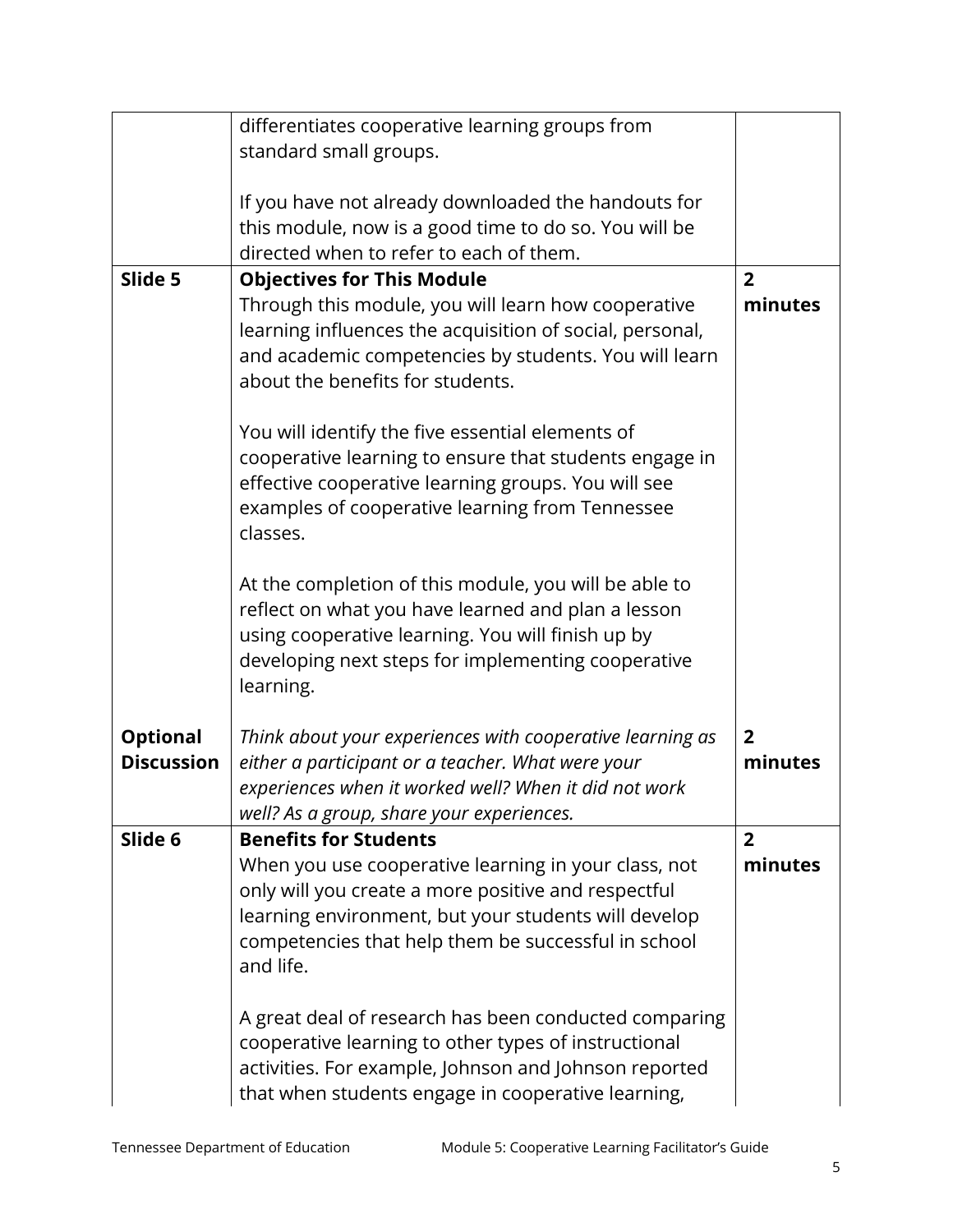|                                      | student achievement and motivation increases,<br>productivity improves, more positive peer relationships<br>develop, and social development improves. Additional<br>research by Gillies found that when students engage in<br>cooperative learning, their motivation to learn<br>increases, they learn more, and they retain information<br>and knowledge at greater rates. Furthermore, research<br>has found that when students have opportunities to<br>work together through cooperative learning, their self-<br>esteem and self-concept improve.                                                                                                                                                                                                               |                           |
|--------------------------------------|----------------------------------------------------------------------------------------------------------------------------------------------------------------------------------------------------------------------------------------------------------------------------------------------------------------------------------------------------------------------------------------------------------------------------------------------------------------------------------------------------------------------------------------------------------------------------------------------------------------------------------------------------------------------------------------------------------------------------------------------------------------------|---------------------------|
|                                      | One reason student outcomes improve when students<br>engage in cooperative learning is that they are<br>purposefully working together to accomplish an<br>academic task using their social and personal<br>competencies. Students learn to work with peers in<br>meaningful ways and hold each other accountable for<br>learning. Students learn how to communicate more<br>effectively and how to provide quality feedback to each<br>other. Students also learn how to consider the<br>perspectives of other students, negotiate the sharing of<br>resources and tasks, and deal with conflicts as they<br>arise. Doing so enhances their perceptions of one<br>another, breaks down barriers between them, and<br>develops positive interactions and friendships. |                           |
| <b>Optional</b><br><b>Discussion</b> | Thinking back on the previous discussion about your<br>experience with cooperative learning, what were the effects<br>on you, as a participant, or on your students? Did you find<br>that your experience helped you or your students develop<br>social, personal, and academic skills? If not, what would<br>you need to do differently for cooperatively learning to<br>produce these benefits? Turn and share your responses<br>with a partner.                                                                                                                                                                                                                                                                                                                   | $\overline{2}$<br>minutes |
| Slide 7                              | <b>Alignment to TEAM Evaluation</b><br>Cooperative learning is reflected within components of<br>the Tennessee Educator Acceleration Model, which<br>many educators in the state refer to as TEAM.                                                                                                                                                                                                                                                                                                                                                                                                                                                                                                                                                                   | $\overline{2}$<br>minutes |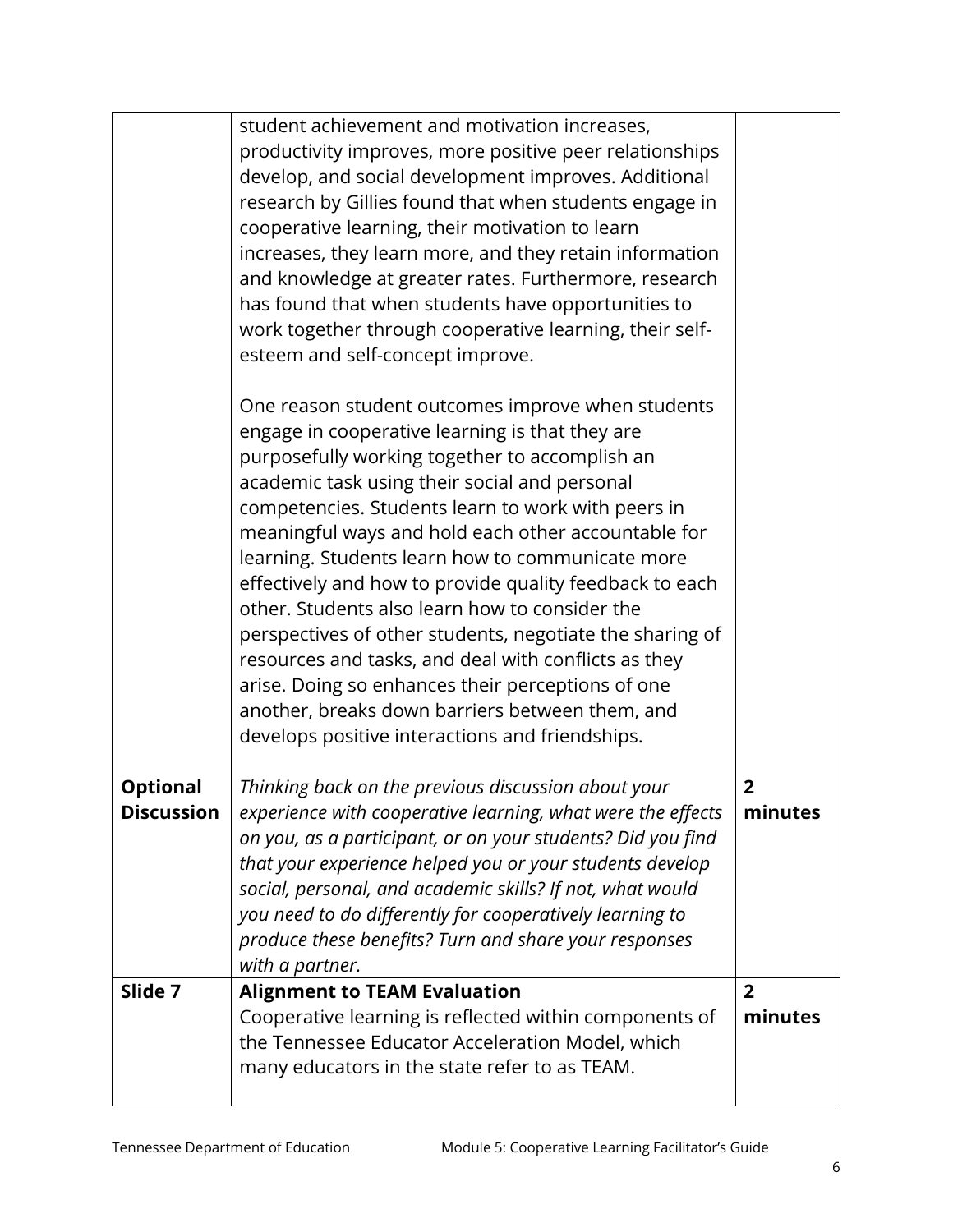|                                     | For example, activities and materials reflects the fact that<br>cooperative learning requires teachers to introduce<br>activities and materials that provide opportunities for<br>student-to-student interaction. Similarly, we can identify<br>cooperative learning elements within the academic<br>feedback, grouping students, environment, and respectful<br>culture components of the TEAM General Educator<br>Rubric.                                                                                                                                                                                                                                                |                           |
|-------------------------------------|----------------------------------------------------------------------------------------------------------------------------------------------------------------------------------------------------------------------------------------------------------------------------------------------------------------------------------------------------------------------------------------------------------------------------------------------------------------------------------------------------------------------------------------------------------------------------------------------------------------------------------------------------------------------------|---------------------------|
|                                     | This module will help you learn how to employ<br>cooperative learning in a way that is consistent with the<br>"Significantly Above Expectations" category within the<br><b>TEAM Rubric.</b>                                                                                                                                                                                                                                                                                                                                                                                                                                                                                |                           |
| Slide 8                             | Self-Assessment and Self-Reflection (Activity)<br>Before you begin, take a few minutes to reflect on your<br>use of cooperative learning in class and the ways<br>students react. If it's helpful, reflect on your use of<br>these practices in a recent, easily remembered class.<br>Otherwise, consider your use of cooperative learning<br>during a typical day.<br>You can refer to "Handout 1: Cooperative Learning Self-<br>Assessment" to reflect on how you implement<br>cooperative learning in your classes. Once you<br>complete the self-assessment, reflect on which<br>practices are easiest for you and why. Which are the<br>hardest to implement and why? | $\overline{2}$<br>minutes |
| <b>Refer to</b><br><b>Handout 1</b> | Ask participants to complete "Handout 1: Cooperative<br>Learning Self-Assessment."                                                                                                                                                                                                                                                                                                                                                                                                                                                                                                                                                                                         | $\overline{2}$<br>minutes |
| (Activity)<br>Slide 9<br>(Activity) | See It in Action Reflections<br>Now that you have reflected on your use of cooperative                                                                                                                                                                                                                                                                                                                                                                                                                                                                                                                                                                                     | $\overline{2}$<br>minutes |
|                                     | learning, take a deeper look at cooperative learning in<br>action.                                                                                                                                                                                                                                                                                                                                                                                                                                                                                                                                                                                                         |                           |
|                                     | Select either of the short elementary classroom videos.<br>As you watch the video, pay close attention to the<br>teacher's approach to cooperative learning.                                                                                                                                                                                                                                                                                                                                                                                                                                                                                                               |                           |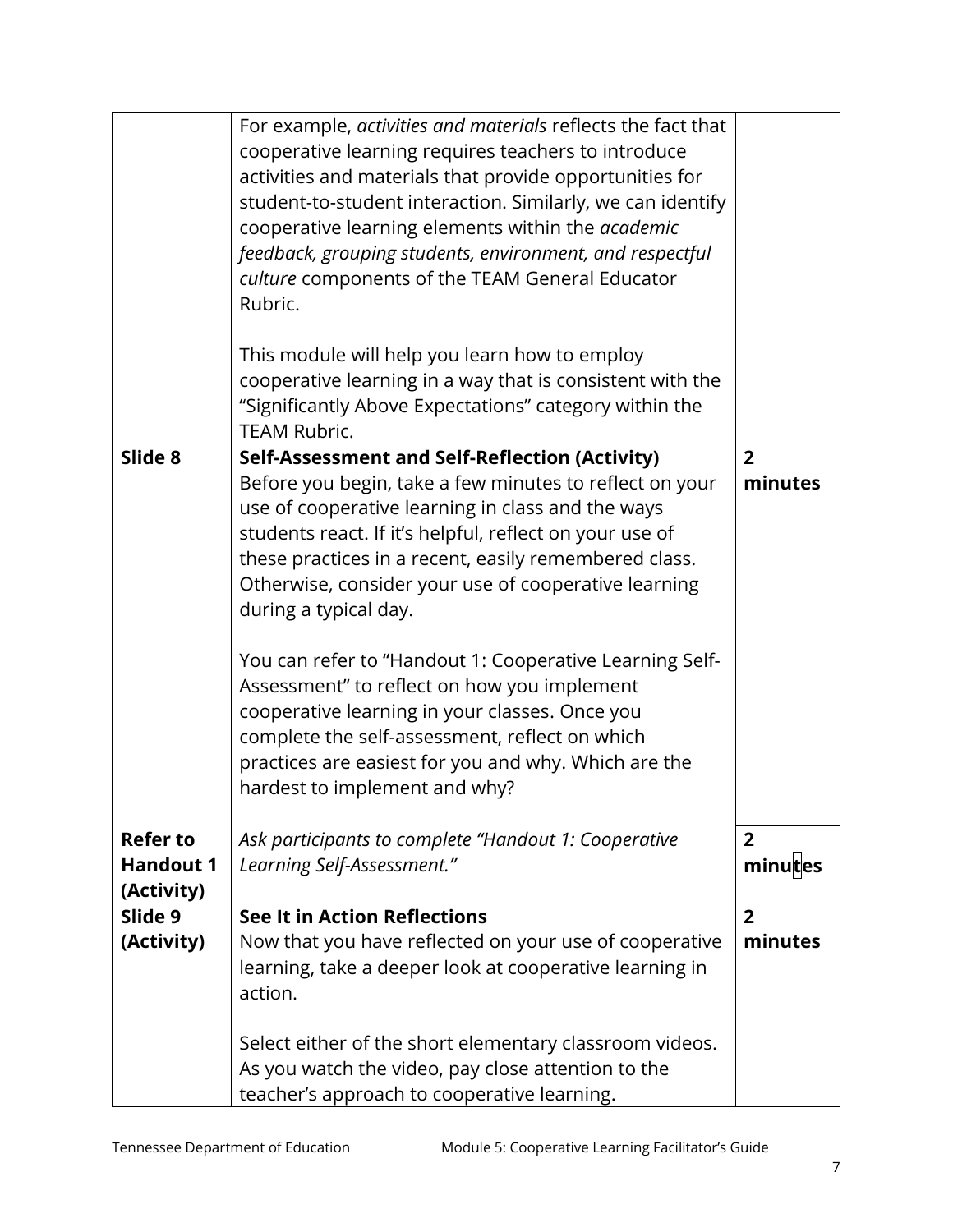| <b>Refer to</b>                      | Refer to "Handout 2: See It in Action Reflections" for some                                                                             |                |
|--------------------------------------|-----------------------------------------------------------------------------------------------------------------------------------------|----------------|
| <b>Handout 2</b>                     | questions to reflect on as you watch the videos.                                                                                        |                |
|                                      |                                                                                                                                         |                |
| <b>Videos</b>                        | <b>Cooperative Learning in an Elementary School: fifth</b>                                                                              | 6              |
|                                      | grade inclusion class: https://youtu.be/aUpF7pZtSVQ                                                                                     | minutes        |
|                                      |                                                                                                                                         |                |
|                                      | <b>Cooperative Learning in an Elementary School:</b>                                                                                    | 6              |
|                                      | fourth grade class https://youtu.be/ITI1zHhYS00                                                                                         | minutes        |
| <b>Handout 2</b>                     | Ask participants to complete the reflection questions in                                                                                | 4              |
| <b>Activity</b>                      | "Handout 2: See It in Action Reflections."                                                                                              | minutes        |
| <b>Optional</b>                      | <b>Inquiry: Leading your Students to Ask Questions</b>                                                                                  | <b>Check</b>   |
| <b>Videos</b>                        | http://tnclassroomchronicles.org/inquiry-leading-                                                                                       | time           |
|                                      |                                                                                                                                         |                |
|                                      | students-ask-questions/                                                                                                                 |                |
|                                      |                                                                                                                                         |                |
|                                      | <b>ASCD Cooperative Learning Video (elementary and</b>                                                                                  | 15             |
|                                      | secondary schools and work settings)                                                                                                    | minutes        |
|                                      | https://vimeo.com/58475300                                                                                                              |                |
|                                      |                                                                                                                                         |                |
|                                      | Why Cooperative Learning? (includes strategies and                                                                                      | 5              |
|                                      | examples)                                                                                                                               | minutes        |
|                                      | https://www.youtube.com/watch?v=cnkKHL dyGE                                                                                             |                |
|                                      |                                                                                                                                         |                |
|                                      | <b>Cooperative Learning: Preparing for the Future</b>                                                                                   | 2              |
|                                      | https://www.teachingchannel.org/videos/collaborative-                                                                                   | minutes        |
|                                      | learning-strategy                                                                                                                       |                |
|                                      |                                                                                                                                         |                |
|                                      | <b>Cooperative Learning Middle School</b>                                                                                               | $\overline{2}$ |
|                                      | http://www.teachertube.com/video/cooperative-                                                                                           | minutes        |
|                                      | learning-67334                                                                                                                          |                |
|                                      |                                                                                                                                         |                |
|                                      |                                                                                                                                         |                |
| <b>Optional</b><br><b>Discussion</b> | After you or the participants watch and review the videos,                                                                              | 3<br>minutes   |
|                                      | hold a discussion using the reflections from Handout 2,                                                                                 |                |
|                                      |                                                                                                                                         |                |
|                                      |                                                                                                                                         |                |
|                                      | and specifically ask the participants how they saw teachers<br>support social and personal competencies within<br>cooperative learning. |                |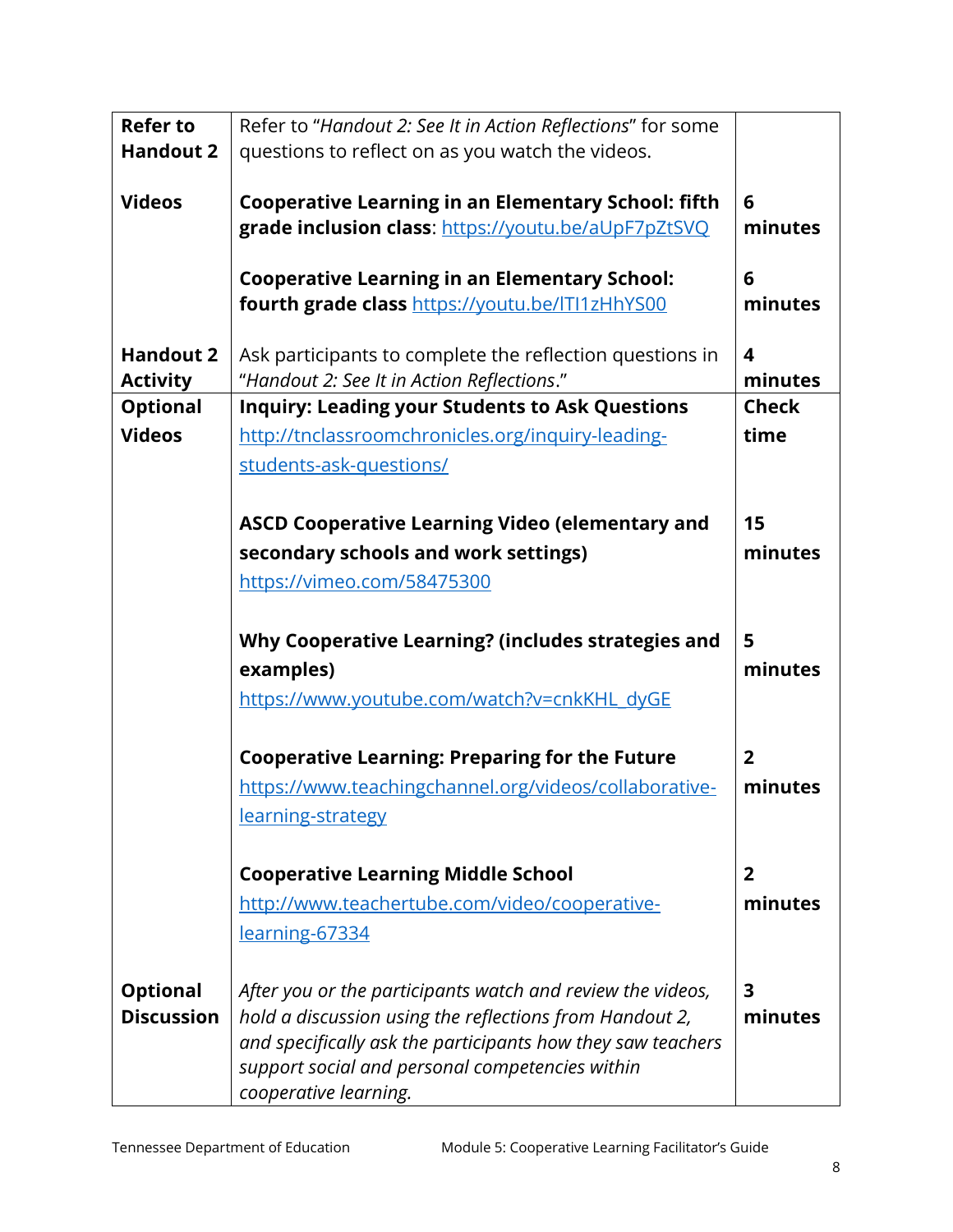| Cooperative Learning is a powerful instructional<br>minutes<br>strategy to support increasingly diverse student<br>populations. The strategy is appropriate for all students | Slide 10 | <b>Exploring Cooperative Learning</b>                | $\overline{2}$ |
|------------------------------------------------------------------------------------------------------------------------------------------------------------------------------|----------|------------------------------------------------------|----------------|
|                                                                                                                                                                              |          |                                                      |                |
|                                                                                                                                                                              |          |                                                      |                |
|                                                                                                                                                                              |          |                                                      |                |
|                                                                                                                                                                              |          | and any subject. For example, teachers have employed |                |
| cooperative learning with diverse student groups,                                                                                                                            |          |                                                      |                |
| including English language learners, students of all                                                                                                                         |          |                                                      |                |
| ability levels, students with disabilities, gifted students,                                                                                                                 |          |                                                      |                |
| and students representing different races or ethnicities.                                                                                                                    |          |                                                      |                |
| In addition, teachers have used cooperative learning for                                                                                                                     |          |                                                      |                |
| various academic subjects, including reading and                                                                                                                             |          |                                                      |                |
| writing, mathematics, science, social studies, the arts,                                                                                                                     |          |                                                      |                |
| and physical education. Furthermore, teachers may use                                                                                                                        |          |                                                      |                |
| cooperative learning for a variety of different purposes,                                                                                                                    |          |                                                      |                |
| including supporting students to learn specific                                                                                                                              |          |                                                      |                |
| knowledge, cognitively process what they learn, engage                                                                                                                       |          |                                                      |                |
| in inquiry-based/problem-solving activities, engage in                                                                                                                       |          |                                                      |                |
| higher-order thinking, or develop a group product or<br>performance.                                                                                                         |          |                                                      |                |
|                                                                                                                                                                              |          |                                                      |                |
| Teachers can also call on cooperative learning to teach                                                                                                                      |          |                                                      |                |
| and reinforce specific social and personal<br>competencies. For example, the K-12 Social and Personal                                                                        |          |                                                      |                |
| Competencies Resource Guide suggests cooperative                                                                                                                             |          |                                                      |                |
| learning groups, strategies, or projects as ways to                                                                                                                          |          |                                                      |                |
| address dimensions under self-awareness, social                                                                                                                              |          |                                                      |                |
| awareness, and relationship skills.                                                                                                                                          |          |                                                      |                |
|                                                                                                                                                                              |          |                                                      |                |
| You can find out more in "Handout 4: Reflection and                                                                                                                          |          |                                                      |                |
| Additional Information," including social and personal                                                                                                                       |          |                                                      |                |
| competency programs that focus on self-assessment                                                                                                                            |          |                                                      |                |
| and self-reflection.                                                                                                                                                         |          |                                                      |                |
| Slide 11<br><b>General Principles of Cooperative Leaning</b><br>$\overline{2}$                                                                                               |          |                                                      |                |
| There are some general principles that the teacher may<br>minutes                                                                                                            |          |                                                      |                |
| consider to effectively implement cooperative learning                                                                                                                       |          |                                                      |                |
| lessons, including the following:                                                                                                                                            |          |                                                      |                |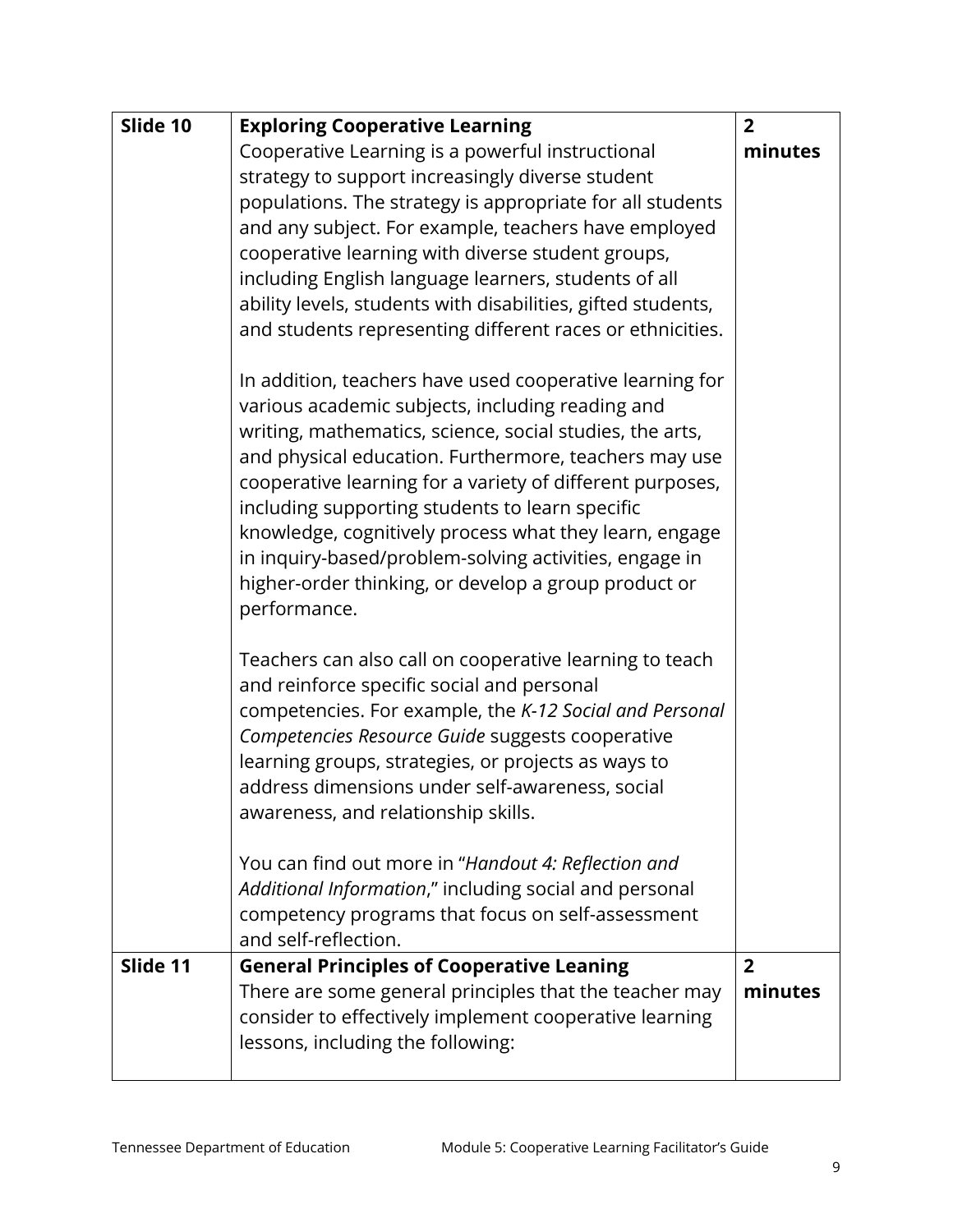| The teacher pre-plans group size and student<br>membership, the structure of the activity, and individual           |                         |
|---------------------------------------------------------------------------------------------------------------------|-------------------------|
| and group accountability. Teachers may assign 3-5                                                                   |                         |
| students to a group based on different factors (e.g.,                                                               |                         |
| gender, ethnicity, performance level, etc.), using                                                                  |                         |
| different procedures (e.g., random, heterogenous,                                                                   |                         |
| student selected, or common interest).                                                                              |                         |
| The structure of the cooperative learning activity may                                                              |                         |
| vary depending upon a teacher's goals, academic                                                                     |                         |
| objectives, and targeted social and personal                                                                        |                         |
| competencies. Students will need to learn how to work                                                               |                         |
| together to address group goals as they share                                                                       |                         |
| resources, assume complementary roles, and learn how                                                                |                         |
| to interact effectively to reach a group goal. Students<br>need to learn how to use effective communication skills, |                         |
| where students actively listen, contribute ideas, provide                                                           |                         |
| each other encouragement and feedback, and ask                                                                      |                         |
| clarifying questions. The teacher also pre-plans how                                                                |                         |
| individual students and groups of students will be held                                                             |                         |
| responsible and accountable for their individual and                                                                |                         |
| group learning.                                                                                                     |                         |
| While students are working in their groups, the teacher                                                             |                         |
| circulates to check students' understanding of the goal,                                                            |                         |
| tasks, and roles, and gives immediate feedback. A                                                                   |                         |
| teacher may need to intervene if students do not                                                                    |                         |
| understand the tasks or materials or have difficulty                                                                |                         |
| working together in productive ways.                                                                                |                         |
| During and after the activity, the teacher provides                                                                 |                         |
| opportunities for students to reflect on and discuss                                                                |                         |
| what they have learned and their group experiences.                                                                 |                         |
| Slide 12<br><b>Types of Cooperative Learning Groups</b>                                                             | $\overline{\mathbf{3}}$ |
| Prior to digging into the five elements of cooperative                                                              | minutes                 |
| learning, we will first explore the types of cooperative                                                            |                         |
| learning groups. Cooperative learning is not the same<br>as small group work. There is a difference between         |                         |
| assigning students to work in a group and using the                                                                 |                         |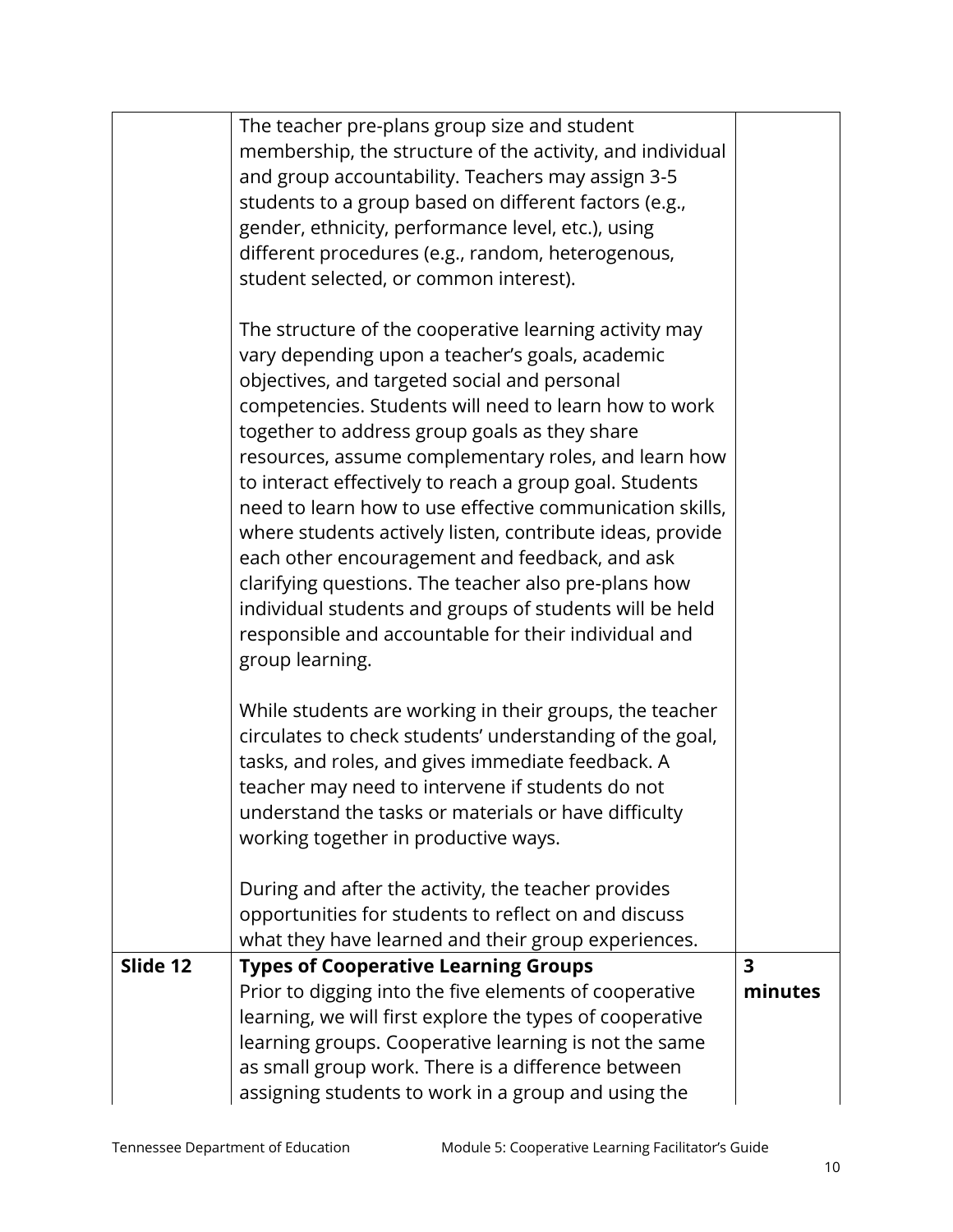principles and elements of cooperative learning to structure student groups so they work collaboratively in effective ways. Assigning students to small groups does not ensure that students will know how to cooperate. When teachers only assign students to small groups without purposefully structuring the group, students may not know how to cooperate.

Different types of groups may use cooperative learning. Johnson and Johnson identify three types of cooperative learning groups:

- Informal groups,
- Formal groups, or
- Cooperative base groups.

Teachers may employ informal, ad-hoc cooperative groups for short amounts of time — from several minutes to a class period — to engage students in processing what they are learning. Teachers may organize students into informal groups to solve a warmup problem at the start of class, process learning in the middle of a lesson, or provide closure to a lesson. For example, using Think-Pair-Share, a teacher poses an open-ended question that has many possible answers and asks students to think about their response. Students then turn to partners and share their responses with each other. The teacher randomly calls on paired students to respond to the question. This approach engages the whole class and can enhance students' focus, attention, and critical thinking skills.

Formal cooperative learning groups are more structured and given more complex tasks than informal groups. To plan formal cooperative learning groups, teachers will need to make pre-instructional decisions, such as grouping of students, objectives, roles, identify, materials, etc.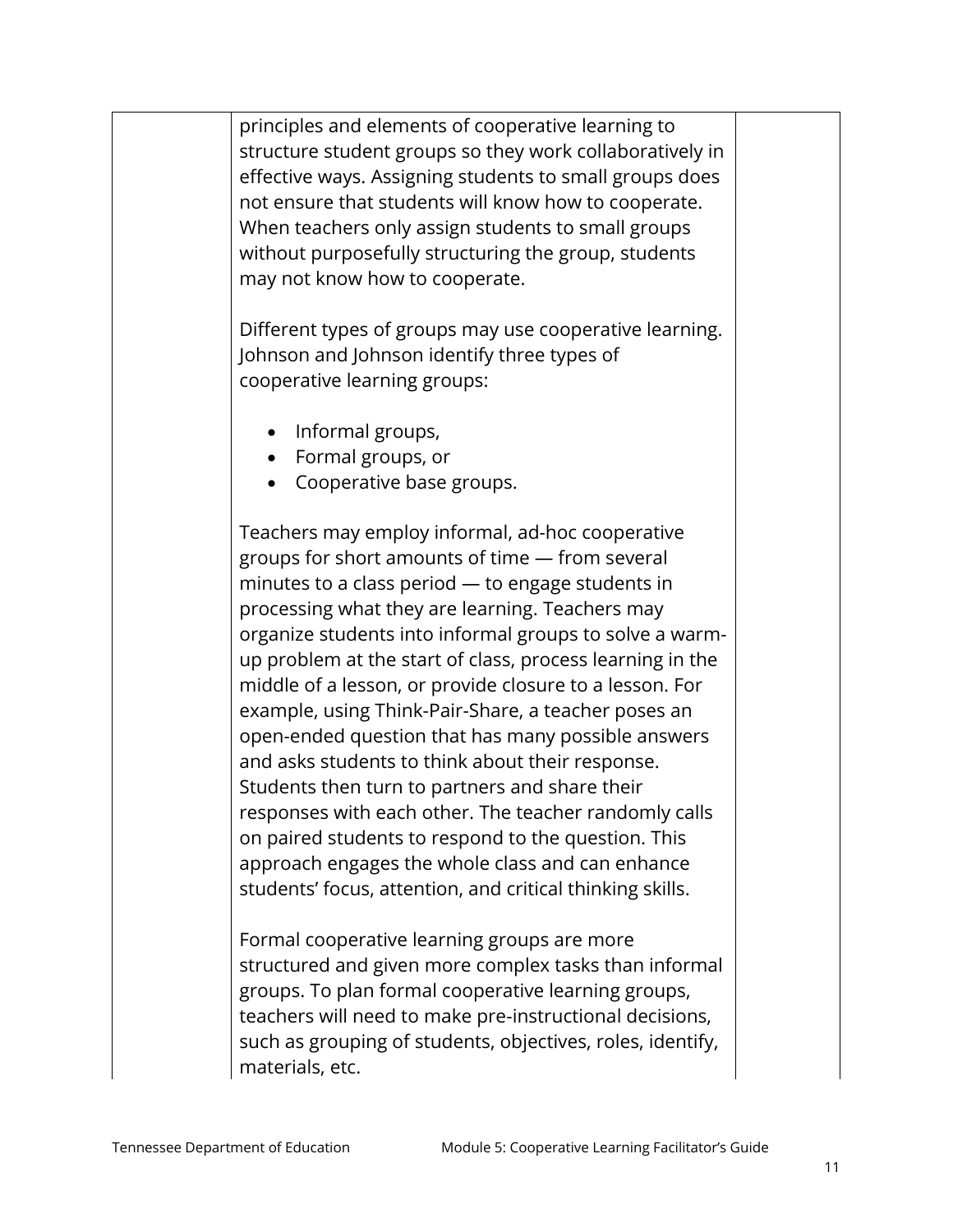|                                     | several weeks. Teachers may ask the groups to<br>complete an assignment or a project, write a report,<br>conduct an experiment, or engage in problem-solving.<br>For formal groups, teachers need to plan the lesson to<br>ensure it includes the five essential elements of<br>cooperative learning, which we will discuss later in the<br>module.<br>Cooperative base groups are longer term, intentionally<br>formed, heterogeneous groups of students who meet<br>regularly to provide each other with support, help,<br>encouragement, and/or assistance. Teachers may<br>assign base groups of students to academic support,<br>personal support, or routine tasks, such as checking<br>attendance, collecting homework, etc.<br>A teacher can employ one or more of these types of<br>groups during a class period, depending upon the<br>purposes and academic subject. In fact, allowing<br>students to experience multiple types of groups in a<br>day affords them the opportunity to practice different<br>social and personal competencies and engage more in<br>instruction. For example, a class may begin with a<br>cooperative base group meeting and proceed to a brief |                                  |
|-------------------------------------|-------------------------------------------------------------------------------------------------------------------------------------------------------------------------------------------------------------------------------------------------------------------------------------------------------------------------------------------------------------------------------------------------------------------------------------------------------------------------------------------------------------------------------------------------------------------------------------------------------------------------------------------------------------------------------------------------------------------------------------------------------------------------------------------------------------------------------------------------------------------------------------------------------------------------------------------------------------------------------------------------------------------------------------------------------------------------------------------------------------------------------------------------------------------------------------------|----------------------------------|
|                                     | teacher introduction with informal group discussions.<br>Next, the teacher could ask students to work together<br>in a formal cooperative lesson and engage in group and<br>class debriefing on what was learned. The class session<br>could end with a return to a base group meeting.                                                                                                                                                                                                                                                                                                                                                                                                                                                                                                                                                                                                                                                                                                                                                                                                                                                                                                   |                                  |
| <b>Refer to</b><br><b>Handout 3</b> | Refer to and open Handout 3, Cooperative Learning<br>Planning Template with Tips, which identifies the steps<br>and pre-instructional decisions teachers need to<br>consider in implementing cooperative learning. This<br>handout will be referred to throughout the module.                                                                                                                                                                                                                                                                                                                                                                                                                                                                                                                                                                                                                                                                                                                                                                                                                                                                                                             | $\overline{2}$<br><b>Minutes</b> |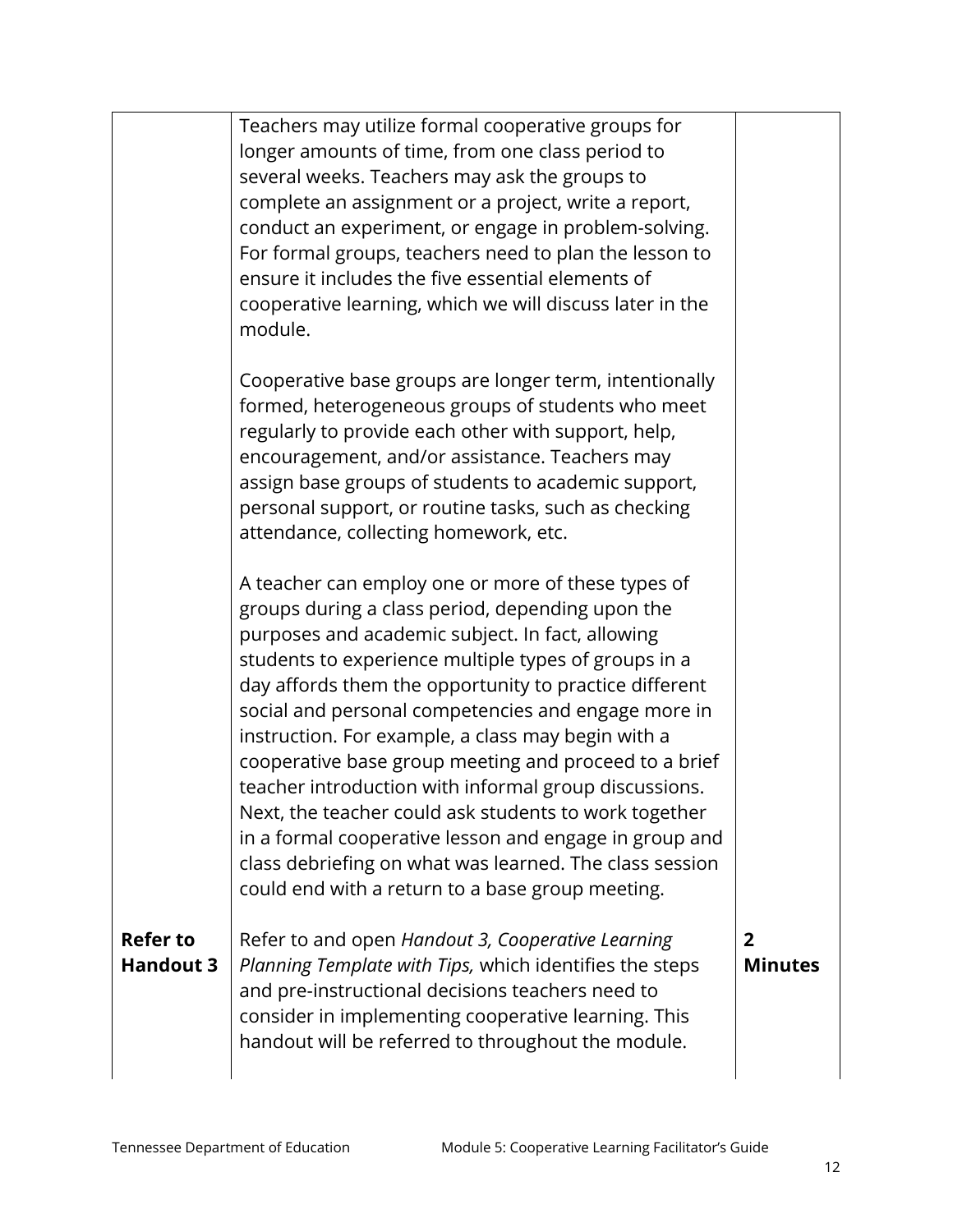|                   | Review: Step 1 which focuses on identifying the<br>academic content, standards, and objectives; and Step<br>2. Determine Group Size, Membership, and<br>Arrangement, which identifies tips and considerations<br>for forming groups, types of CL groups to consider<br>using, and prompts. |                |
|-------------------|--------------------------------------------------------------------------------------------------------------------------------------------------------------------------------------------------------------------------------------------------------------------------------------------|----------------|
| <b>Optional</b>   | Discuss with a partner if you have used one or more of                                                                                                                                                                                                                                     | $\overline{2}$ |
| <b>Discussion</b> | these types of groups. If yes, for what purpose and in what<br>subjects?                                                                                                                                                                                                                   | <b>Minutes</b> |
| Slide 13          | <b>Five Elements of Cooperative Learning</b>                                                                                                                                                                                                                                               | $\overline{2}$ |
|                   |                                                                                                                                                                                                                                                                                            | <b>Minutes</b> |
|                   | For cooperative learning to be effective with students,                                                                                                                                                                                                                                    |                |
|                   | Johnson and Johnson recommend that teachers<br>address the following five principles or elements:                                                                                                                                                                                          |                |
|                   |                                                                                                                                                                                                                                                                                            |                |
|                   | Positive interdependence<br>1.                                                                                                                                                                                                                                                             |                |
|                   | Applying social and personal competencies<br>2.                                                                                                                                                                                                                                            |                |
|                   | 3.<br>Individual accountability                                                                                                                                                                                                                                                            |                |
|                   | Promoting one another's success<br>4.<br>5.<br>Group processing                                                                                                                                                                                                                            |                |
|                   |                                                                                                                                                                                                                                                                                            |                |
|                   | In the remainder of the module, we will explore each of                                                                                                                                                                                                                                    |                |
|                   | these five elements. It is important to note that                                                                                                                                                                                                                                          |                |
|                   | although there is a distinct element on social and                                                                                                                                                                                                                                         |                |
|                   | personal competencies, students use these<br>competencies throughout the five elements.                                                                                                                                                                                                    |                |
| Slide 14          | <b>Positive Interdependence</b>                                                                                                                                                                                                                                                            | 3              |
|                   | The first essential element of cooperative learning is                                                                                                                                                                                                                                     | minutes        |
|                   | positive interdependence, which refers to students                                                                                                                                                                                                                                         |                |
|                   | working together to accomplish a group's shared goal                                                                                                                                                                                                                                       |                |
|                   | or goals. Students must rely on one another to achieve<br>the group goal.                                                                                                                                                                                                                  |                |
|                   |                                                                                                                                                                                                                                                                                            |                |
|                   | Often, a group goal or task is creative or intellectually<br>demanding, open or discovery-based. Individual<br>students probably could not complete the task<br>independently. Thus, teachers set up positive                                                                              |                |
|                   | interdependence by asking each group member to                                                                                                                                                                                                                                             |                |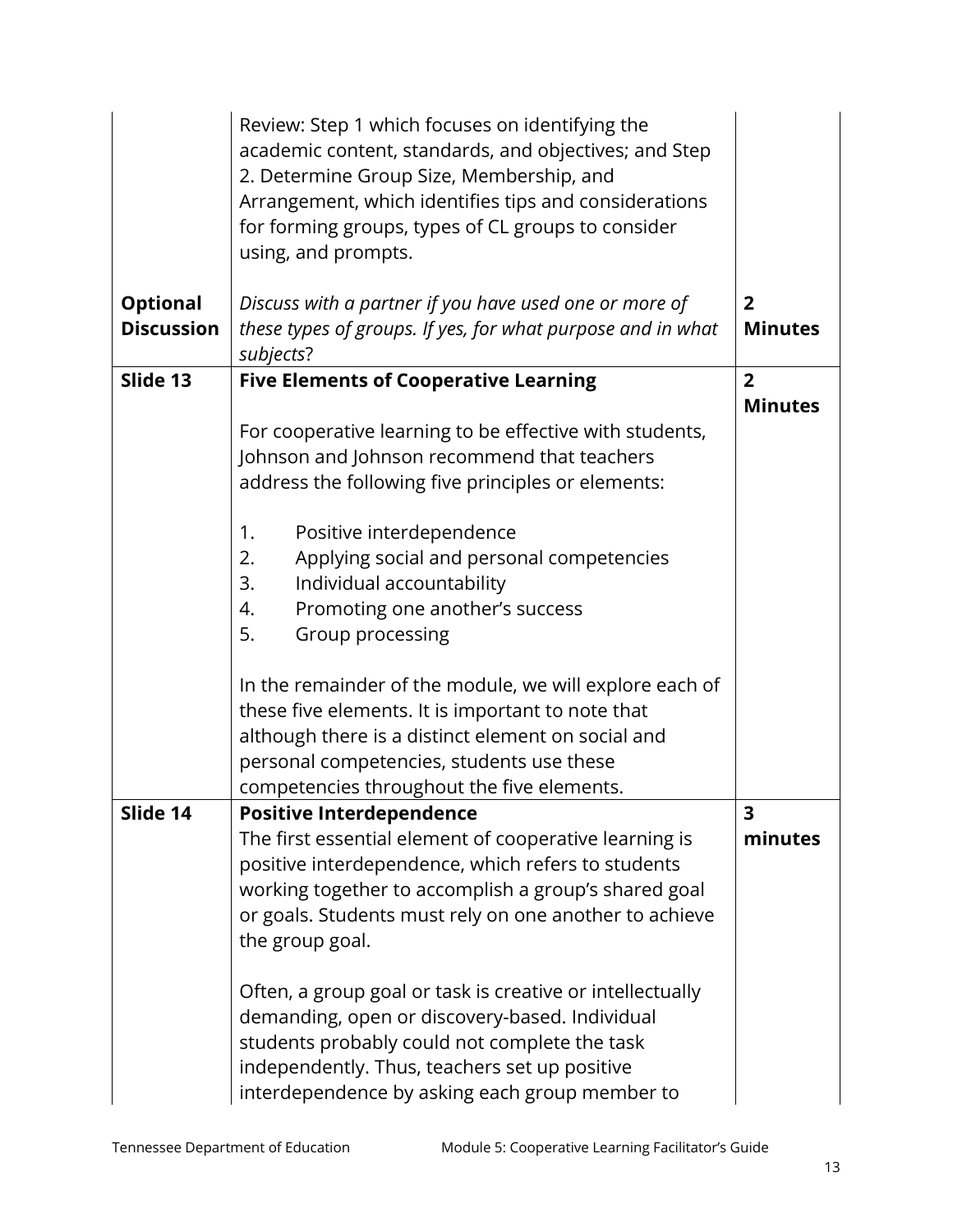|                  | complete a distinct component of the goal or task to<br>form a team product, fostering positive<br>interdependence. For example, each student has one<br>section of a report to write, or has a piece of an<br>experiment that they need to bring together to solve<br>the problem.<br>To create a sense of positive interdependence, each<br>student in a group needs to understand that they<br>cannot succeed unless everyone in the group succeeds.<br>Students recognize that they are not only responsible<br>for completing their part of the group task, but also for<br>helping their peers to complete their assignments to<br>reach the group goal successfully. By structuring<br>positive interdependence, students understand that in<br>this group "we sink or swim together." |                                    |
|------------------|-----------------------------------------------------------------------------------------------------------------------------------------------------------------------------------------------------------------------------------------------------------------------------------------------------------------------------------------------------------------------------------------------------------------------------------------------------------------------------------------------------------------------------------------------------------------------------------------------------------------------------------------------------------------------------------------------------------------------------------------------------------------------------------------------|------------------------------------|
| <b>Refer to</b>  | There are multiple ways that a teacher can help                                                                                                                                                                                                                                                                                                                                                                                                                                                                                                                                                                                                                                                                                                                                               | $2^{1}$                            |
| <b>Handout 3</b> | students experience positive interdependence during<br>cooperative learning. Teachers may identify group<br>goals, shared resources, complementary student roles,<br>and shared rewards. Review Handout 3, Cooperative<br>Learning Planning Template with Tips, Step 3. Structure<br>Positive Interdependence, for tips, considerations, and<br>prompts in planning positive interdependence.                                                                                                                                                                                                                                                                                                                                                                                                 | <b>Minutes</b>                     |
| Slide 15         | <b>Applying Social and Personal Competencies</b><br>The second essential element of cooperative learning is                                                                                                                                                                                                                                                                                                                                                                                                                                                                                                                                                                                                                                                                                   | $\overline{\mathbf{3}}$<br>minutes |
|                  | applying social and personal competencies, often<br>referred to as interpersonal and social skills in the<br>cooperative learning literature.                                                                                                                                                                                                                                                                                                                                                                                                                                                                                                                                                                                                                                                 |                                    |
|                  | Students will employ a variety of social and personal<br>competencies as they work together to set timelines,<br>assume roles and responsibilities, address any issues<br>and troubleshoot challenges, and complete tasks. Such<br>social and personal competencies include the ability to<br>explain and clarify their perspectives, invite others to<br>share feedback, and navigate potentially differing                                                                                                                                                                                                                                                                                                                                                                                  |                                    |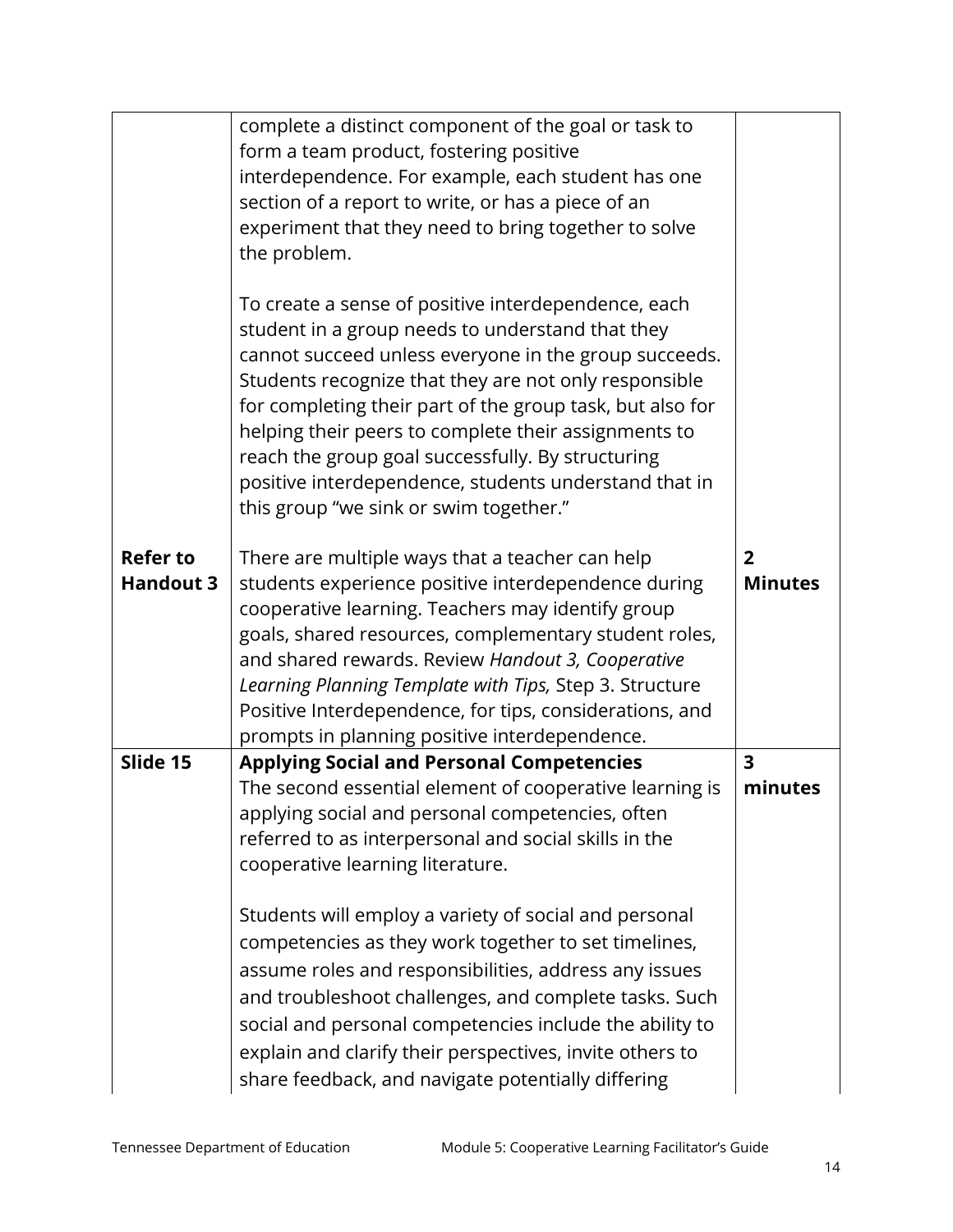|                  | perspectives. Other competencies include the ability to                                                           |         |
|------------------|-------------------------------------------------------------------------------------------------------------------|---------|
|                  | remain open, positive, and respectful when they                                                                   |         |
|                  | encounter opposing perspectives as well as to identify                                                            |         |
|                  | and use evidence to support their perspectives and                                                                |         |
|                  | justify the reasons for their positions. Students will also                                                       |         |
|                  | need to regulate or manage their emotions and                                                                     |         |
|                  | behaviors to stay engaged, monitor progress toward                                                                |         |
|                  | their goals, and adjust as needed to ensure that the                                                              |         |
|                  | team is reaching its goals.                                                                                       |         |
|                  | As is the case with most social and personal                                                                      |         |
|                  | competencies, students are constantly growing and                                                                 |         |
|                  | developing their competencies within contexts. It is                                                              |         |
|                  | thus important to continuously teach and reinforce the                                                            |         |
|                  | competencies that students need to engage                                                                         |         |
|                  | successfully in cooperative learning groups within your<br>discipline. This includes previewing and pre-teaching  |         |
|                  | the specific social and personal competencies that                                                                |         |
|                  | students will need to be successful in their assigned                                                             |         |
|                  | task, then monitoring and providing feedback on those                                                             |         |
|                  | skills throughout the process. For example, if you are                                                            |         |
|                  | developing a cooperative learning experience with the                                                             |         |
|                  | goal of solving a problem in a science experiment, you                                                            |         |
|                  | want to have students work on their active listening<br>skills. Prior to engaging in the experiment, you could do |         |
|                  | a mini-lesson on active listening, and have that be the                                                           |         |
|                  | social and personal competency, alongside your                                                                    |         |
|                  | academic skills you reinforce as students engage in the                                                           |         |
|                  | task.                                                                                                             |         |
| <b>Refer to</b>  | To help you connect social and personal competencies                                                              | 2       |
| <b>Handout 3</b> | to cooperative learning, review the tips in Handout 3,                                                            | minutes |
|                  | Cooperative Learning Planning Template with Tips,                                                                 |         |
|                  | Step 4. Identify Social and Personal Competencies,                                                                |         |
|                  | which includes a link to Tennessee Department of                                                                  |         |
|                  | Education's K-12 Social and Personal Competencies                                                                 |         |
|                  | Resource Guide.                                                                                                   |         |
|                  |                                                                                                                   |         |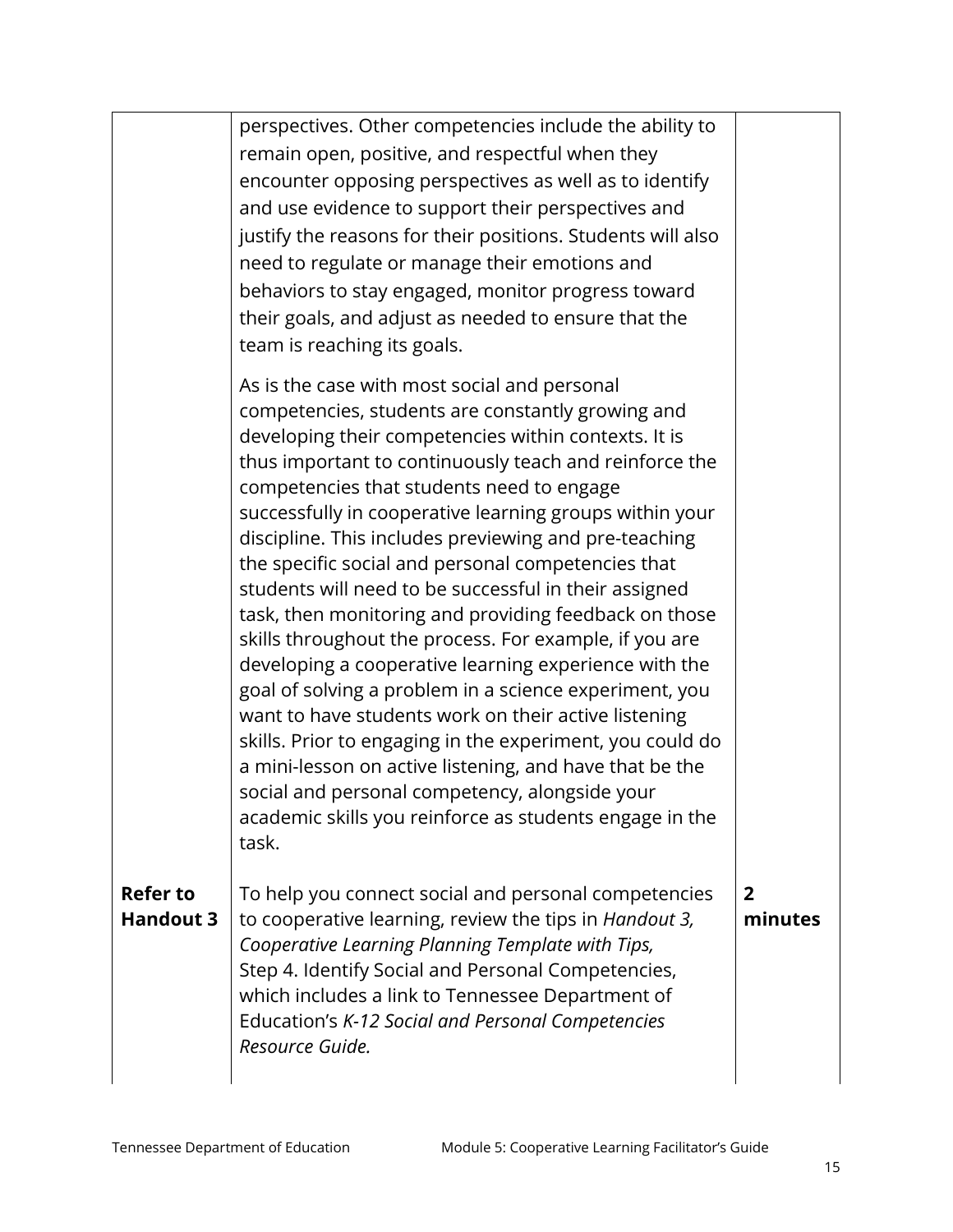| <b>Optional</b>   | Discuss with your colleagues how you would use these                                                       | $\overline{2}$          |
|-------------------|------------------------------------------------------------------------------------------------------------|-------------------------|
| <b>Discussion</b> | resources and the potential social and personal                                                            | minutes                 |
|                   | competencies you would identify for a cooperative learning                                                 |                         |
|                   | lesson.                                                                                                    |                         |
| Slide 16          | <b>Individual Accountability</b>                                                                           | $\overline{\mathbf{3}}$ |
|                   | The third essential element of cooperative learning is                                                     | minutes                 |
|                   | individual accountability, which refers to the                                                             |                         |
|                   | assessment of each individual student in a group. When                                                     |                         |
|                   | students experience individual accountability, they                                                        |                         |
|                   | understand that they are responsible for completing<br>their assigned role and accountable for their       |                         |
|                   | contributions to the group, and that their contributions                                                   |                         |
|                   | have implications for the accomplishment of group                                                          |                         |
|                   | goals.                                                                                                     |                         |
|                   |                                                                                                            |                         |
|                   | To ensure individual accountability, Gillies suggests                                                      |                         |
|                   | keeping the group small, about three to five students.                                                     |                         |
|                   | Research has documented that as groups increase in                                                         |                         |
|                   | size, students may believe their contributions will go                                                     |                         |
|                   | unnoticed and lose their motivation.                                                                       |                         |
|                   | Teachers have many ways to assess students and their                                                       |                         |
|                   | contributions to a group. For example, a teacher could                                                     |                         |
|                   | ask a student to explain what he or she has learned to                                                     |                         |
|                   | other students, randomly call on one student to present                                                    |                         |
|                   | the group's work, or give individual assessments to                                                        |                         |
|                   | every student. Teachers could also draw up group                                                           |                         |
|                   | contracts that describe expected outcomes for each                                                         |                         |
|                   | individual and for the group, and have students rate                                                       |                         |
|                   | themselves and each other on each student's                                                                |                         |
|                   | contributions to the group. Having students rate one                                                       |                         |
|                   | another and the group is also an aspect of the third<br>element of cooperative learning, group processing. |                         |
|                   |                                                                                                            |                         |
| <b>Refer to</b>   | Review Handout 3: Cooperative Learning Planning                                                            | $\overline{2}$          |
| <b>Handout 3</b>  | Template with Tips, Step 5. Structure Individual                                                           | <b>Minutes</b>          |
|                   | Accountability to review tips, considerations, and                                                         |                         |
|                   | prompts in ensuring the lesson includes individual                                                         |                         |
|                   | accountability.                                                                                            |                         |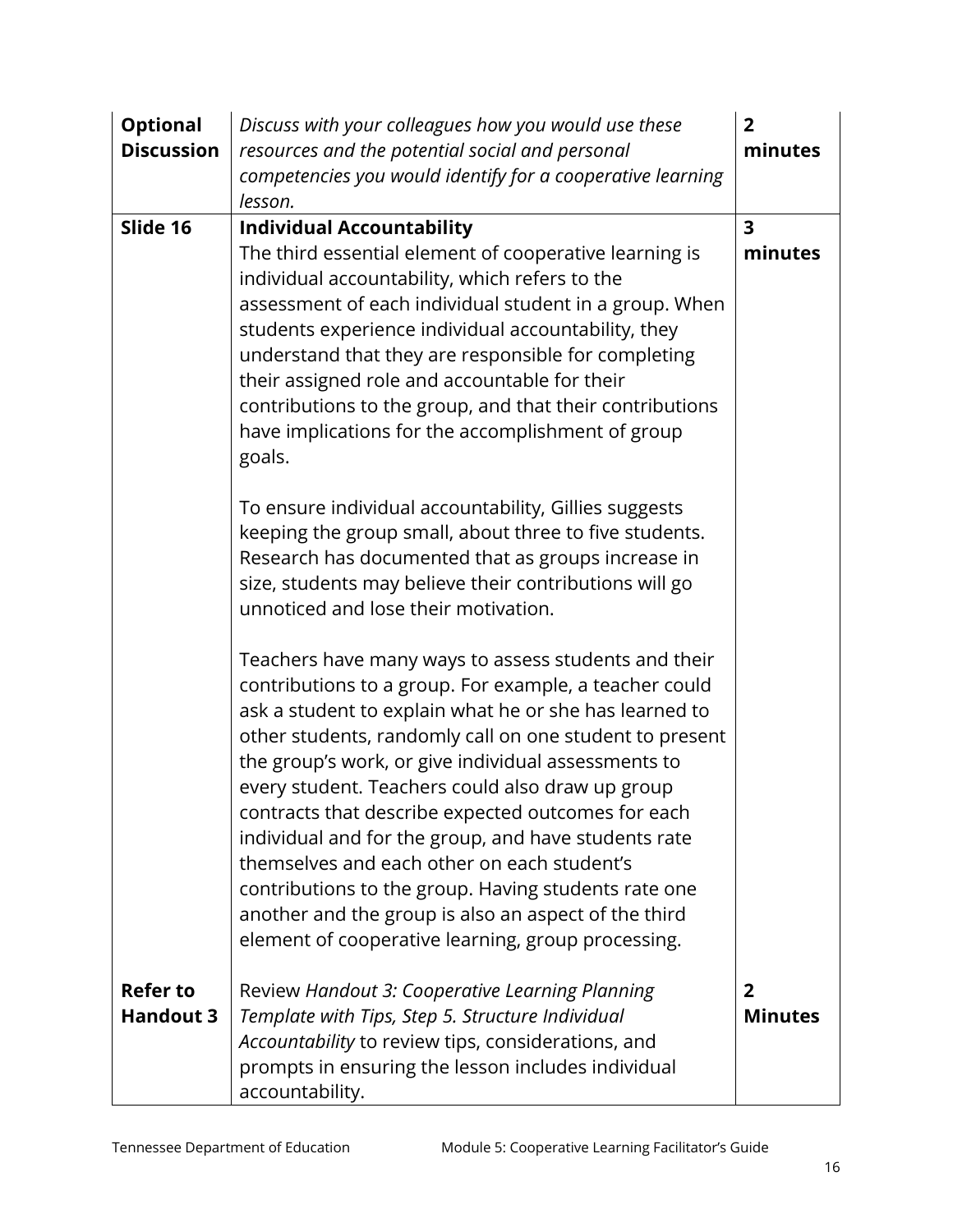| Slide 17                            | <b>Promoting One Another's Success</b>                                                                                                                                                                                                                                                                                                                                                                                                                                                                                                                                                                                                                                               | $\overline{\mathbf{3}}$ |
|-------------------------------------|--------------------------------------------------------------------------------------------------------------------------------------------------------------------------------------------------------------------------------------------------------------------------------------------------------------------------------------------------------------------------------------------------------------------------------------------------------------------------------------------------------------------------------------------------------------------------------------------------------------------------------------------------------------------------------------|-------------------------|
|                                     | The fourth essential element of cooperative learning is                                                                                                                                                                                                                                                                                                                                                                                                                                                                                                                                                                                                                              | minutes                 |
|                                     | promoting one another's success so that the group can                                                                                                                                                                                                                                                                                                                                                                                                                                                                                                                                                                                                                                |                         |
|                                     | achieve its goal. To accomplish this element, teachers                                                                                                                                                                                                                                                                                                                                                                                                                                                                                                                                                                                                                               |                         |
|                                     | continue to help students use a variety of social and                                                                                                                                                                                                                                                                                                                                                                                                                                                                                                                                                                                                                                |                         |
|                                     | personal competencies, such as active listening,                                                                                                                                                                                                                                                                                                                                                                                                                                                                                                                                                                                                                                     |                         |
|                                     | encouraging their peer's ideas and work, and praising                                                                                                                                                                                                                                                                                                                                                                                                                                                                                                                                                                                                                                |                         |
|                                     | one another as they work together. When students are                                                                                                                                                                                                                                                                                                                                                                                                                                                                                                                                                                                                                                 |                         |
|                                     | purposefully taught these social and personal                                                                                                                                                                                                                                                                                                                                                                                                                                                                                                                                                                                                                                        |                         |
|                                     | competencies, they begin to understand that how they                                                                                                                                                                                                                                                                                                                                                                                                                                                                                                                                                                                                                                 |                         |
|                                     | think, talk, and interact with others in the group will                                                                                                                                                                                                                                                                                                                                                                                                                                                                                                                                                                                                                              |                         |
|                                     | influence how well the group achieves its goal.                                                                                                                                                                                                                                                                                                                                                                                                                                                                                                                                                                                                                                      |                         |
|                                     | Furthermore, teachers can help students learn to check                                                                                                                                                                                                                                                                                                                                                                                                                                                                                                                                                                                                                               |                         |
|                                     | in with their peers to determine whether anyone in the<br>group needs additional assistance or support,                                                                                                                                                                                                                                                                                                                                                                                                                                                                                                                                                                              |                         |
|                                     | understand whether they know how to support each                                                                                                                                                                                                                                                                                                                                                                                                                                                                                                                                                                                                                                     |                         |
|                                     | other, and if they do not know how, become aware of                                                                                                                                                                                                                                                                                                                                                                                                                                                                                                                                                                                                                                  |                         |
|                                     | resources to which they can turn for assistance.                                                                                                                                                                                                                                                                                                                                                                                                                                                                                                                                                                                                                                     |                         |
|                                     |                                                                                                                                                                                                                                                                                                                                                                                                                                                                                                                                                                                                                                                                                      |                         |
|                                     | There are multiple ways that teachers can help students<br>promote each other's success. For example, a teacher<br>could assign complementary roles to students (e.g.,<br>facilitator, summarizer), which also encourages other<br>elements of cooperative learning, such as positive<br>interdependence. Furthermore, students need to<br>encourage each other during group processing. To help<br>students practice this competency, a teacher could ask<br>students for words and phrases that represent<br>encouragement before they work in groups. At the end<br>of the group's work, the teacher could ask for examples<br>of words and ways that they encouraged each other. |                         |
| <b>Refer to</b><br><b>Handout 3</b> | Review Handout 3: Cooperative Learning Planning<br>Template with Tips, Step 6. Promote One Another's<br>Success to learn more about tips, considerations, and<br>prompts in planning how to structure lessons so<br>students promote one another's success.                                                                                                                                                                                                                                                                                                                                                                                                                          |                         |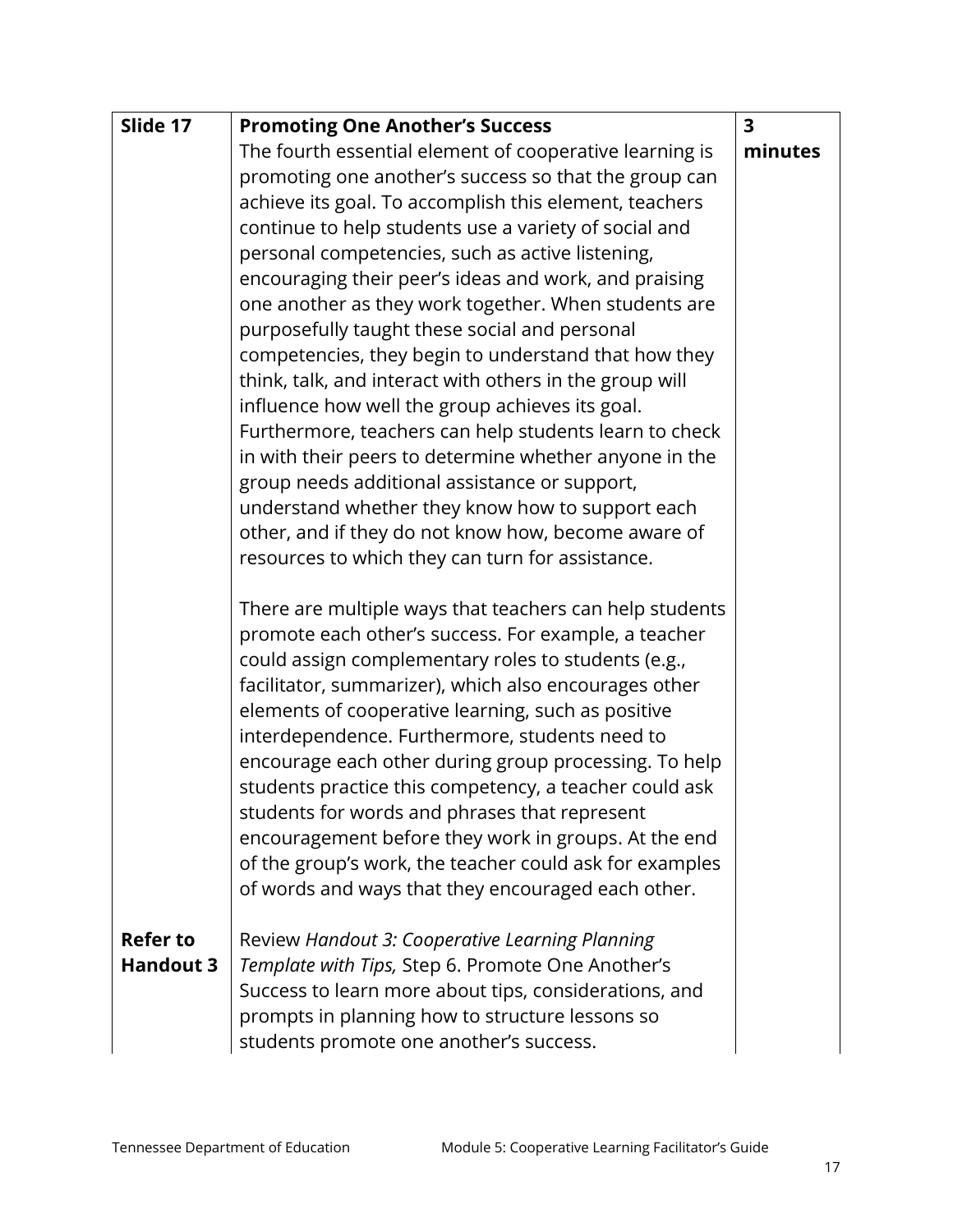| <b>Optional</b><br><b>Discussion</b> | When thinking of your students, are there other ways that<br>teachers could use to support students in promoting one                                                                                                                                                                                                                                                                                                                                                                                                                                 | $\overline{2}$<br><b>Minutes</b>   |
|--------------------------------------|------------------------------------------------------------------------------------------------------------------------------------------------------------------------------------------------------------------------------------------------------------------------------------------------------------------------------------------------------------------------------------------------------------------------------------------------------------------------------------------------------------------------------------------------------|------------------------------------|
|                                      | another's success? Turn to a partner and share.                                                                                                                                                                                                                                                                                                                                                                                                                                                                                                      |                                    |
| Slide 18                             | <b>Group Processing</b><br>The fifth essential element of cooperative learning is<br>group processing. Sometime during or at the end of a<br>cooperative learning experience, time should be<br>reserved for group debriefing and processing. The<br>group should have time to reflect on, clarify, and<br>improve the effectiveness of both the group and its<br>work.                                                                                                                                                                              | $\overline{\mathbf{3}}$<br>minutes |
|                                      | Group processing involves students reflecting on what<br>actions were found to be helpful or unhelpful. For<br>example, students could explain how they approached<br>and solved group problems as they arose and then<br>made decisions on what behaviors or approaches to<br>continue or change.                                                                                                                                                                                                                                                   |                                    |
|                                      | To assist with group processing, teachers have used<br>individual self-evaluations, group evaluations,<br>checklists, reflective questions, and sentence stems.<br>Often, the focus is on asking students to self-evaluate<br>and reflect on how well they addressed the group's<br>goals and tasks, how well they worked together, what<br>they achieved, and what they still need to learn. Refer<br>to Module 7, Self-Assessment and Self-Reflection, to learn<br>more about specific strategies that would be applicable<br>to group processing. |                                    |
| <b>Refer to</b><br><b>Handout 3</b>  | Reflective group processing fosters thinking about how,<br>when, and why to employ social and personal<br>competencies. For example, group processing<br>promotes metacognitive abilities, leading students to<br>reflect on their learning and their individual<br>contributions to the group, as well as how effectively<br>the group worked cooperatively and supported each<br>other.                                                                                                                                                            |                                    |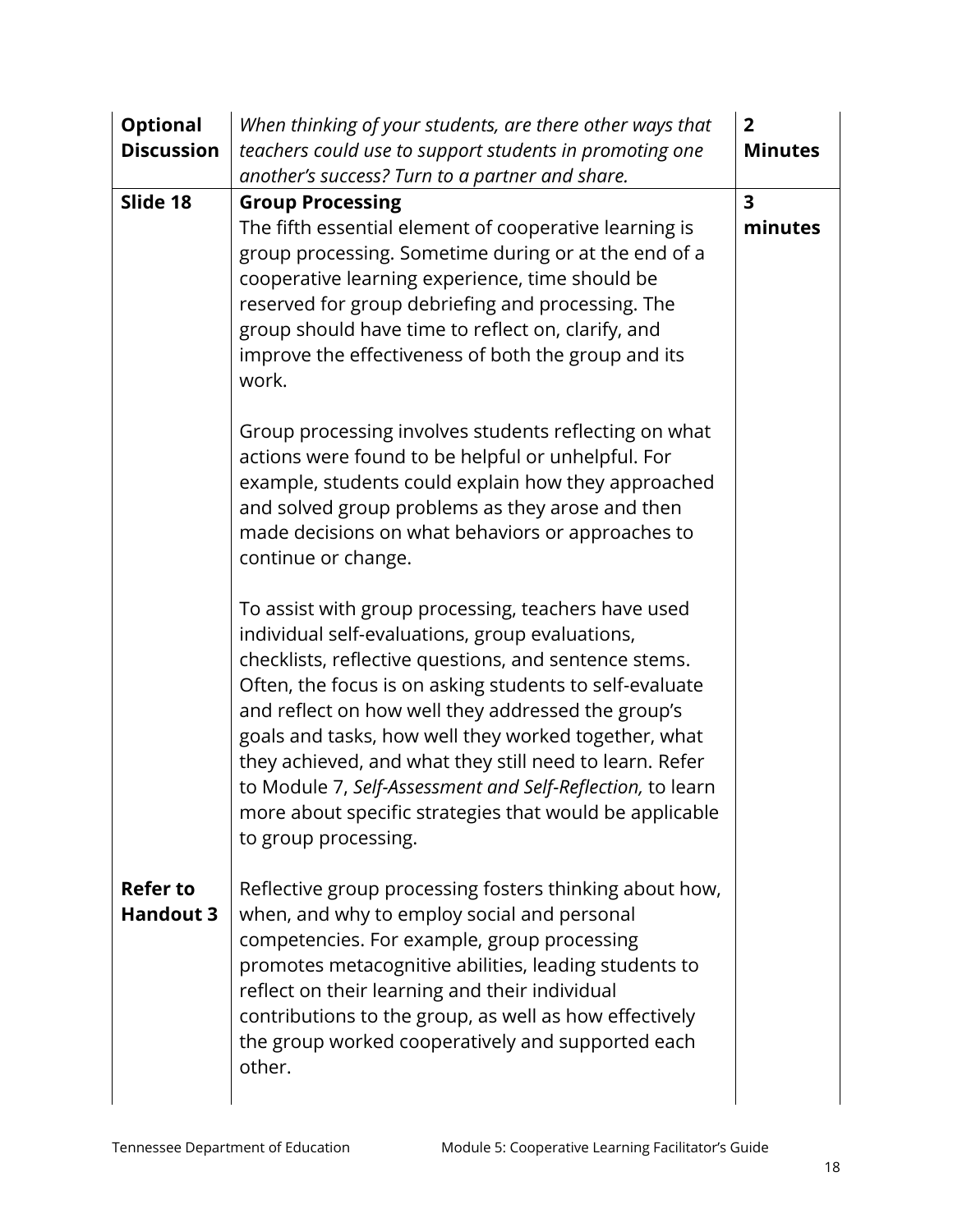| <b>Optional</b><br><b>Reflection</b> | Refer to Handout 3: Cooperative Learning Planning<br>Template with Tips, Step 7. Group Processing to learn<br>more about tips and considerations in planning group<br>processing.<br>Now that you have almost completed the module, reflect<br>on your participation in this module. What went well for                                                                                                                                                                                                                                                                                                                                                                                                                                                                                                         | $\overline{\mathbf{3}}$<br>minutes |
|--------------------------------------|-----------------------------------------------------------------------------------------------------------------------------------------------------------------------------------------------------------------------------------------------------------------------------------------------------------------------------------------------------------------------------------------------------------------------------------------------------------------------------------------------------------------------------------------------------------------------------------------------------------------------------------------------------------------------------------------------------------------------------------------------------------------------------------------------------------------|------------------------------------|
| and                                  | you? What have you learned? What further questions do                                                                                                                                                                                                                                                                                                                                                                                                                                                                                                                                                                                                                                                                                                                                                           |                                    |
| <b>Discussion</b>                    | you have about cooperative learning? Share your                                                                                                                                                                                                                                                                                                                                                                                                                                                                                                                                                                                                                                                                                                                                                                 |                                    |
|                                      | reflections and questions with a partner or in the large<br>group.                                                                                                                                                                                                                                                                                                                                                                                                                                                                                                                                                                                                                                                                                                                                              |                                    |
| Slide 19                             | <b>Final Steps in Planning Cooperative Learning</b>                                                                                                                                                                                                                                                                                                                                                                                                                                                                                                                                                                                                                                                                                                                                                             | $\overline{\mathbf{3}}$            |
| (Activity)                           | <b>Lessons</b>                                                                                                                                                                                                                                                                                                                                                                                                                                                                                                                                                                                                                                                                                                                                                                                                  | minutes                            |
|                                      | Throughout the module, you were provided tips and<br>considerations in planning cooperative learning lessons<br>in Handout 3 that addressed the five elements. As you<br>implement a cooperative learning lesson:<br>Provide explicit directions and explain the group<br>structure.<br>Make sure students understand the social<br>$\bullet$<br>personal competencies that they will be learning<br>to use.<br>Process and evaluate group functioning and<br>$\bullet$<br>student learning. This includes two parts,<br>monitoring students and groups as they work,<br>and providing feedback.<br>Provide closure by reviewing the lesson's goals,<br>$\bullet$<br>objectives, and what students have learned.<br>Review and modify the lesson as needed based<br>on your reflections and students' feedback. |                                    |
| <b>Refer to</b>                      | Review Handout 3, Cooperative Learning Planning                                                                                                                                                                                                                                                                                                                                                                                                                                                                                                                                                                                                                                                                                                                                                                 | $\overline{2}$                     |
| <b>Handout 3</b>                     | Template with Tips, Step 8. Monitor Students and Groups                                                                                                                                                                                                                                                                                                                                                                                                                                                                                                                                                                                                                                                                                                                                                         | minutes                            |
|                                      | and Step 9. Lesson Closure.                                                                                                                                                                                                                                                                                                                                                                                                                                                                                                                                                                                                                                                                                                                                                                                     |                                    |
| Slide 20                             | <b>Summary</b>                                                                                                                                                                                                                                                                                                                                                                                                                                                                                                                                                                                                                                                                                                                                                                                                  | 3                                  |
|                                      | Cooperative learning is widely recognized as a research-                                                                                                                                                                                                                                                                                                                                                                                                                                                                                                                                                                                                                                                                                                                                                        | minutes                            |
|                                      | based instructional practice that promotes students'                                                                                                                                                                                                                                                                                                                                                                                                                                                                                                                                                                                                                                                                                                                                                            |                                    |
|                                      | active learning and the development of social and                                                                                                                                                                                                                                                                                                                                                                                                                                                                                                                                                                                                                                                                                                                                                               |                                    |
|                                      | personal competencies. Teachers may use cooperative                                                                                                                                                                                                                                                                                                                                                                                                                                                                                                                                                                                                                                                                                                                                                             |                                    |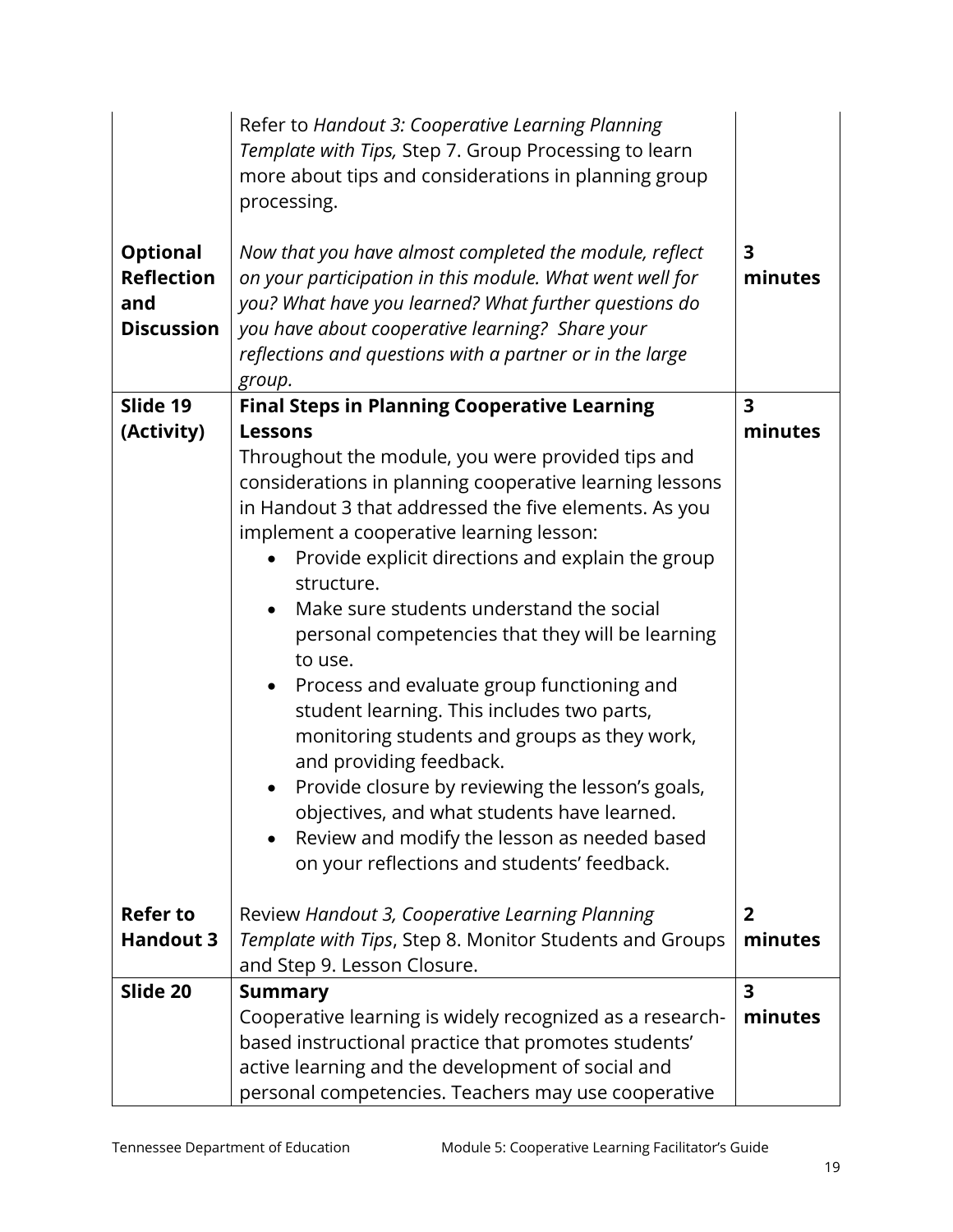|                                     | learning activities with students of all ages and abilities,<br>in a variety of situations, across subject areas, and for<br>different purposes. Teachers who wish to implement<br>cooperative learning activities effectively know they<br>must plan and address five elements: positive<br>interdependence, social and personal competencies,<br>individual accountability, promotion of one another's<br>success, and group processing.<br>When planned well, student learning is transformed in<br>a way that prepares students for success in class and<br>school, as well as in the world and workforce. |                         |
|-------------------------------------|----------------------------------------------------------------------------------------------------------------------------------------------------------------------------------------------------------------------------------------------------------------------------------------------------------------------------------------------------------------------------------------------------------------------------------------------------------------------------------------------------------------------------------------------------------------------------------------------------------------|-------------------------|
| Slide 21                            | <b>Reflect and Plan Next Steps</b>                                                                                                                                                                                                                                                                                                                                                                                                                                                                                                                                                                             | $\overline{\mathbf{3}}$ |
| (Activity)                          | Cooperative learning can be complex, particularly as<br>you use the instructional practice to support the<br>development of social and personal competencies.                                                                                                                                                                                                                                                                                                                                                                                                                                                  | minutes                 |
| <b>Refer to</b><br><b>Handout 4</b> | To help you plan for using cooperative learning more<br>effectively in your class, complete the final handout,<br>Handout 4, Cooperative Learning Reflection and Additional<br>Information. It contains questions for reflection that can<br>lead to concrete action steps to impact your use of<br>cooperative learning.                                                                                                                                                                                                                                                                                      |                         |
|                                     | This handout also provides additional resources that<br>you can call on to find more information about<br>cooperative learning, as well as the references cited in<br>the module's facilitator guide. As you consider your plan<br>of action, keep in mind the following guidance:                                                                                                                                                                                                                                                                                                                             |                         |
|                                     | 1. Set realistic goals. Identify realistic goals for<br>yourself in implementing cooperative learning.<br>Be sure you and your students are prepared to<br>engage. You may want to start out with informal<br>cooperative groups before engaging in formal<br>cooperative groups. In addition, be mindful of<br>what cooperative learning groups and strategies<br>may look like, depending on your students and<br>the grade and subject you teach.                                                                                                                                                           |                         |